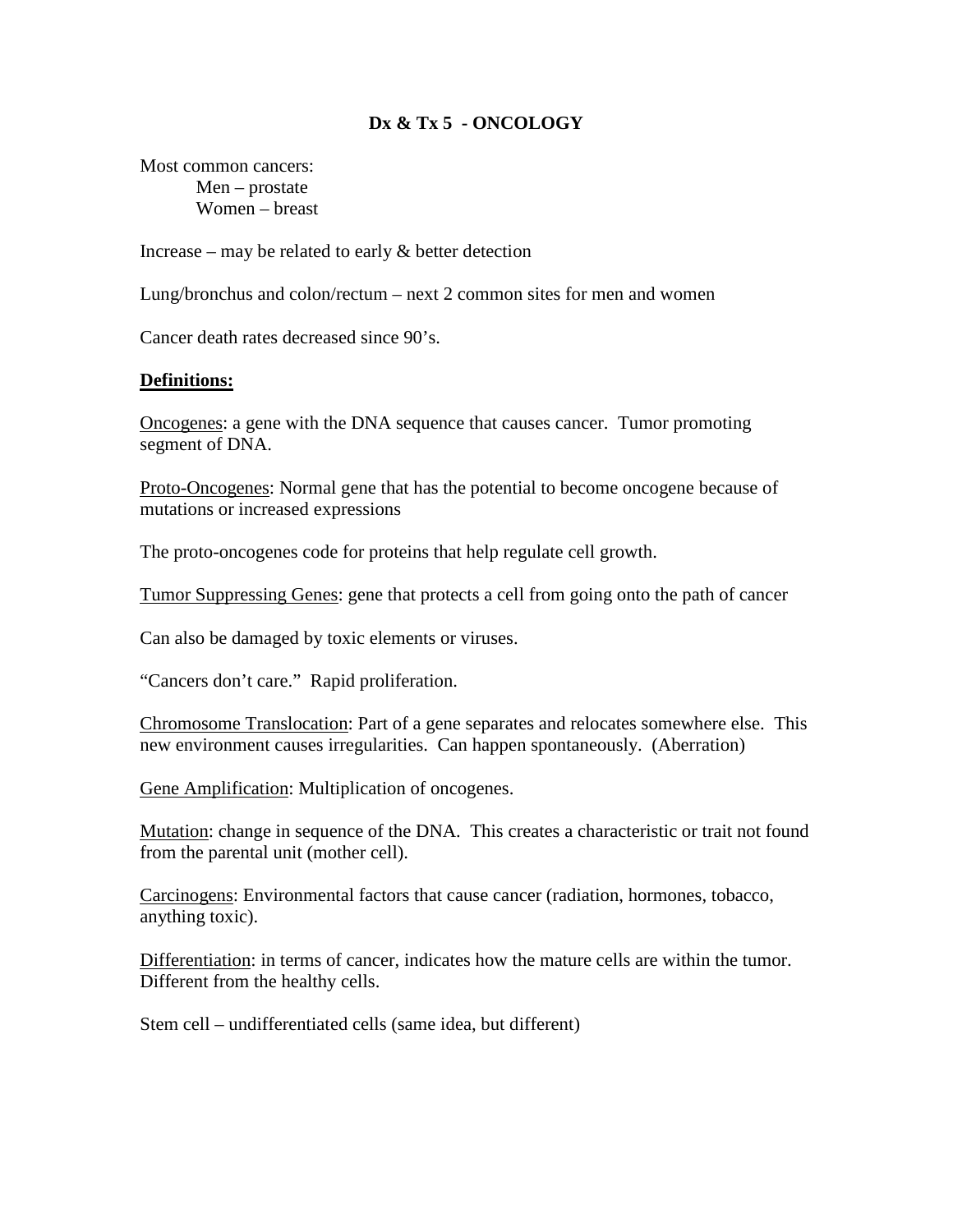## **Detection of Cancer**

Radiographs: x-ray, CT scans, MRI (any imaging technology) Can't detect smaller than 1 cubic cm Tumor that size already has 1 billion tumor cells. Not good for early detection

Tumor Markers: in a blood test. Looking for antigens (protein marker). Can be falsepositive results (common in smokers). Look for carcinoembryonic antigen (CEA)

Influenced by hereditary and genetic factors as well as environmental (smoking).

# **Types of Treatment**

Radiation – high-energy particles (gamma rays and x-rays). Damages all the cells it is hitting, by destroying genetic material that controls how they grow and divide.

## **Types of Radiation**:

- 1. External Beam Radiation most common.
- 2. Internal Radiation often w/ prostate cancer. Radioactive pellet inside body and hope it kills the tumor
- 3. Radiation during surgery External beam during surgery
- 4. Systemic radiation radioactive substance injected into a vein.

### **Methodology**

External – out patient; 5-8 weeks of therapy Really dries up the fluids.

### **Side Effects:**

- 1. hair loss
- 2. neck area: dry mouth, difficulty swallowing, sore throat, nausea
- 3. chest: cough, sob, difficulty swallowing
- 4. abdomen: upset stomach, nausea, diarrhea
- 5. pelvic: diarrhea, bladder irritation, freq urination, sexual dysfunction

Can give burn cream for after treatment

### **Chemotherapy:**

History: nitrogen mustard and folic acid antagonists

Effective on cells that divide quickly and less effective if divide slowly.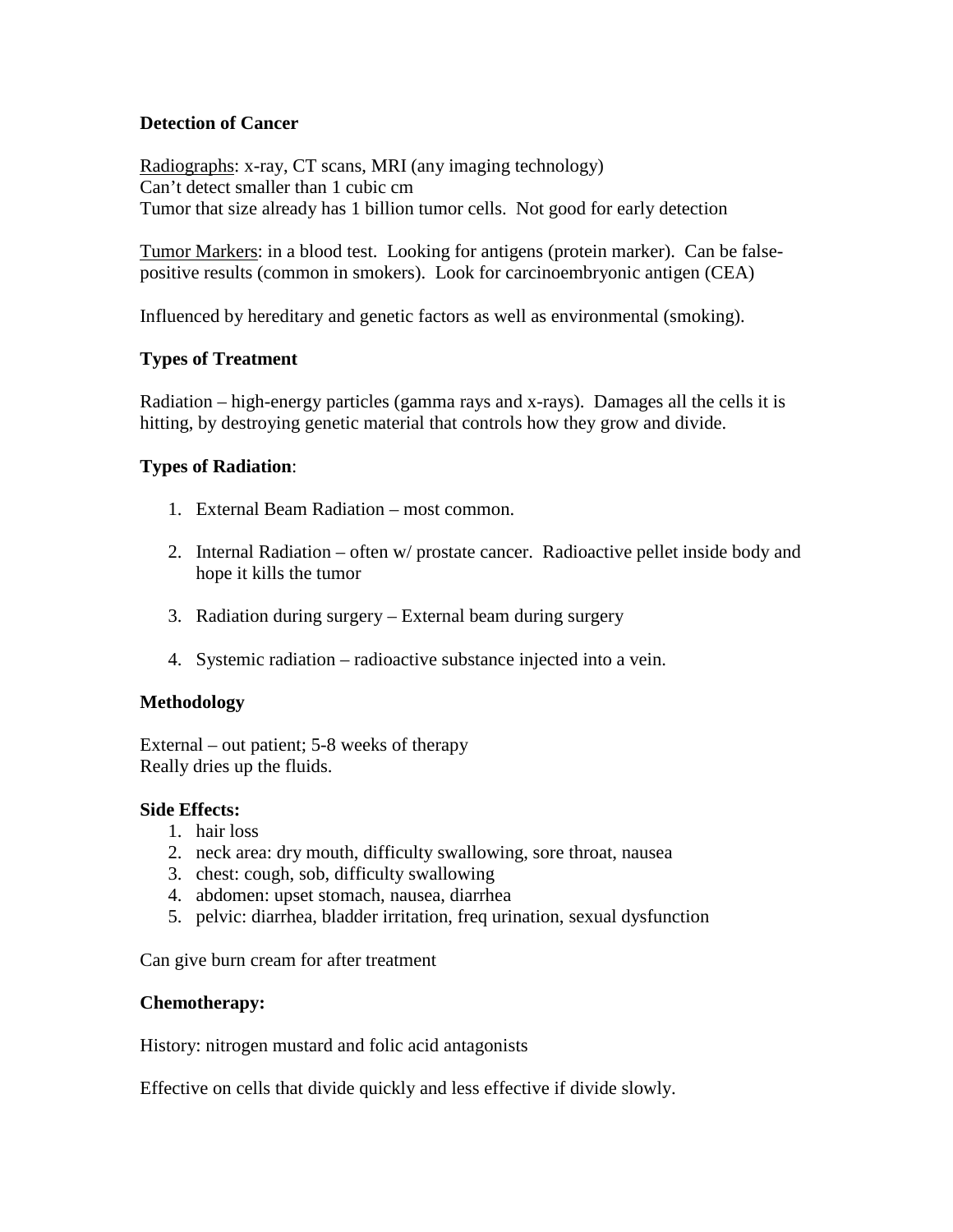Dosing must be very precise. Too low – do nothing; Too high – destroy the person

### **Chemotherapeutic Agents**

Alkalizing Agents: Directly damage the DNA. Not phase specific. Can be used for bone marrow suppression (non-Hodgkin's, Hodgkin's, MM, Leukemias, Lung, Breast, Ovarian – solid tumor types of cancers).

Nitrosoureas: similar to above, but interfere w/ enzymes that help repair DNA. Not phase specific. Able to cross BBB (use for brain tumors) Also used for Hodgkin and Non-Hodgkin, Malignant melanoma

Antimetabolites: interfere w/ growth of DNA and RNA. Folic acid antagonists –helps w/ nucleic acid synthesis (building blocks of DNA). Used to treat leukemias, breast, ovary or gastro-intestinal tract.

Anthracyclines and Related Drugs: Anti-tumor antibiotics. Interfere w/ enzymes involved w/ DNA replication. Have a toxic effect on the Heart muscle. Used in a variety of cancers. Lifetime dose restriction.

Topoisomerase Inhibitors: Interfere w/ enzymes called Topoisomerase. Involved w/ DNA replication also. Used for leukemias, lung, ovarian, GI tract.

Mitotic Inhibitors: plant alkaloids (from herbs). Can stop mitosis (cell division). Know to cause peripheral nerve damage (limit the lifetime use). All from periwinkle plant (Vinca alkaloids)

Corticosteroid Hormones: called chemotherapeutic agents. Combined w/ other chemo drugs.

Miscellaneous Drugs: Thalidamide Tamoxifin (breast cancer) – anti-estrogen drug

Immunotherapy: class of drugs to stimulate natural immune system

Types: Cancer vaccines (HPV vaccine) Monoclono-antibody Therapy

### **Side Effects of Chemo:**

-Tired and fatigue -Nausea and vomiting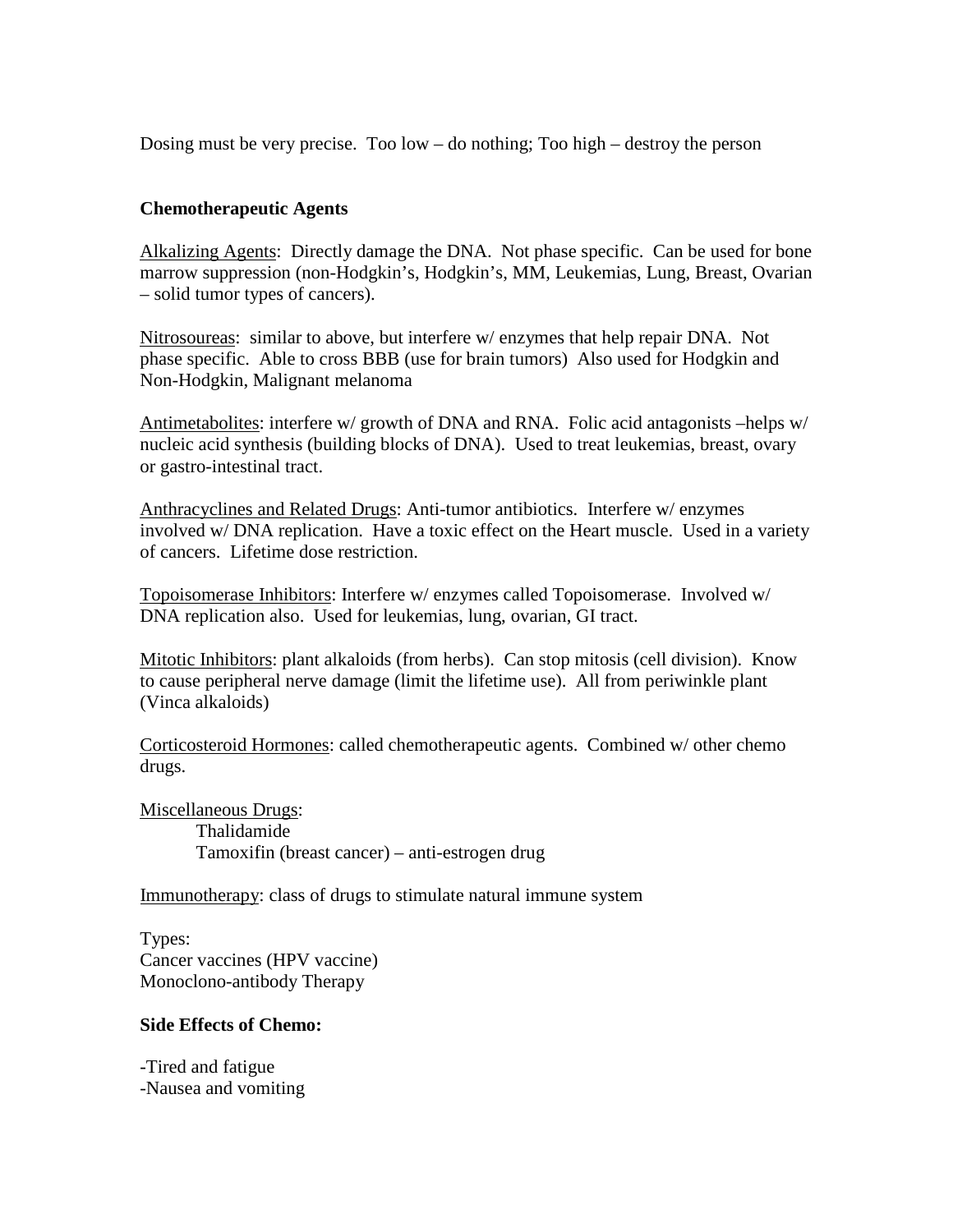-Loss of hair (head, eyelashes, eyebrows) -Sores inside of mouth -Diarrhea or constipation -Lower blood pressure -Bone marrow damage (RBC decrease – anemia; WBC decrease – increase possibility for infections)  $(if fever - need to call the doctor - infection - WBC not functioning)$ (platelets damaged – easy bruising) -Numbness or neuropathy, tingling -Bladder irritation -Bleeding, infertility, change in way food tastes, loss of appetite

## **Surgery**

Factors: size of tumor; location; what type of cancer, and has it metasticized?

TCM is adjunctive therapy to other treatments. We cannot legally advise patient against biomedical treatments. If not receiving biomedical tx. you may be liable when they die.

In stage 4, and don't want any more tx. then just talk w/ doctor. NYS need to be under care of a physician. You can never say that you treat cancer.

## **TCM**

**Liu** – tumor (to flow – accumulation of flow of Qi and Blood generated a mass)

**Zhong** – swelling (type of abcess)

### **ZhongLiu** = tumor

Palpable tumor or lump – mass or accumulation

### Mass = **Zheng jia**

Accumulation  $=$  **Ji Jiu** 

Huang di Nei Jing – references to tumor like masses

Su Wen – description similar to s/s of tumor

Knotty Disease – so many elements. Lifetime, complicated disease

TCM – no way to distinguish between benign and malignant. Treated the same

### **Etiology:**

1. Six Excesses / Toxic Invasion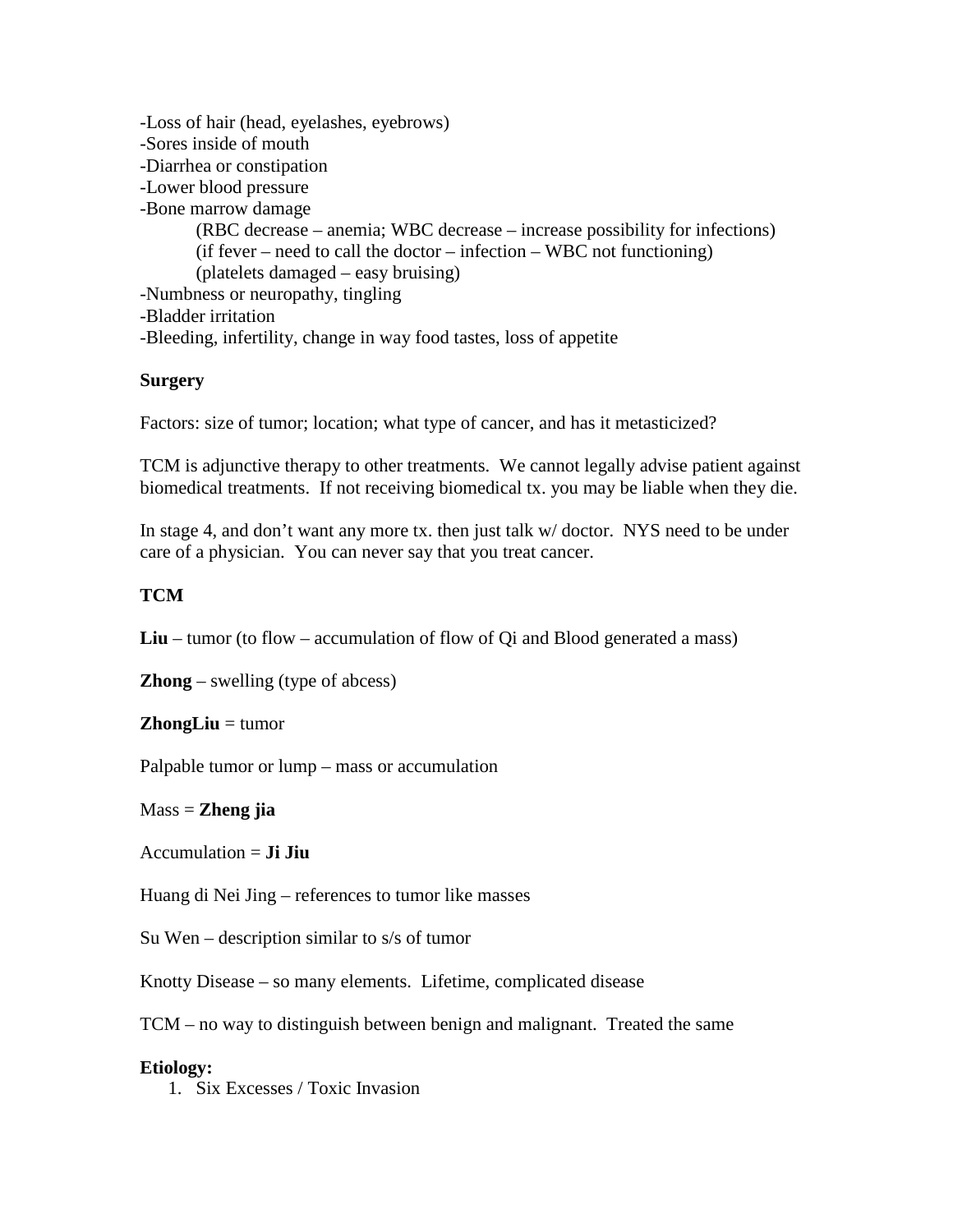- 2. Poor diet
- 3. 7 Emotions
- 4. Elderly or chronic illness
- 5. Misc exterior factors (air pollution; industrial chemicals, viruses, alcohol)

# **Emotional Aspect**

- Qi stagnation

Breast Cancer – result of long time suppressed emotions  $Ru$  Yan – breast cancer (breast + rock) Result of woman in chronic state of anxiety and depression (SP X and LV Qi X) Liver channel goes to the nipple

# **General Patterns**

- 1. Qi and Blood Stagnation
- 2. Damp and Turbidity Transforming to Phlegm
- 3. Fire Poison or Fire Toxin Accumulation
- 4. Qi and Blood Vacuity / Collapse

(these can combine and transform from one to another)

# **Tx Principle**

- 1. Move Qi and Invigorate Blood
- 2. Transform Phlegm and soften hardness
- 3. Clear Heat and relieve toxicity
- 4. Support the vital Qi

# **Tumor Production**

If localized tumor – due to Blood stasis or phlegm accumulation (although disease is still systemic). Local problem is the branch, but also want to treat the root.

"Anti-cancer energy" – way we fight off cancer cells in our body

# **Marks Method**

Applicable to tumor diagnosis. Visual inspection:

- 1. Teeth marks of the tongue
- 2. Teeth marks inside the cheeks
- 3. Nail marks on the fingers
- 4. Nodes on the Ear
- 5. Palpation of Stomach and Naval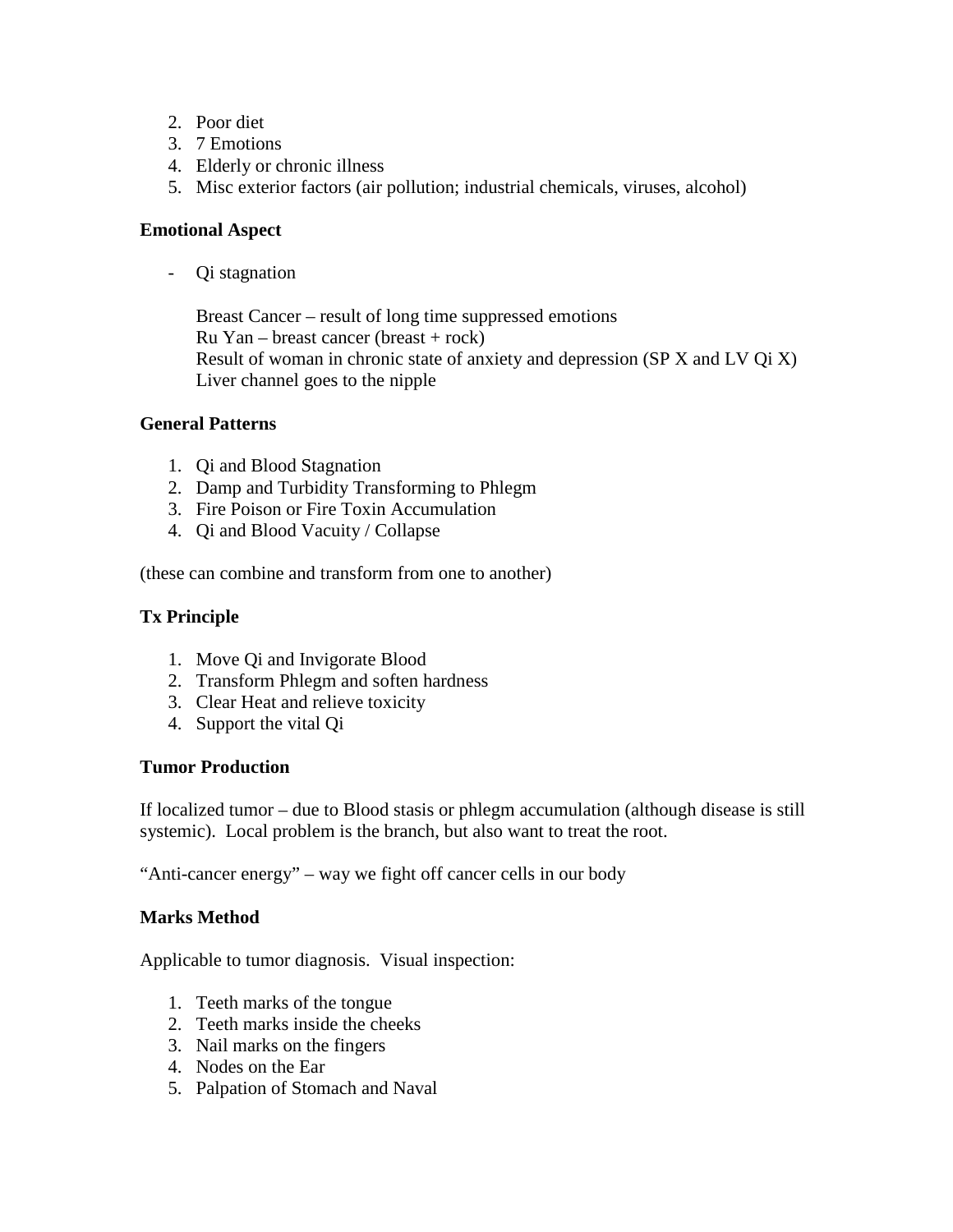Differentiate cold, heat, excess or deficiency. May not be seen if, disease not progressed enough.

What is their propensity?

Fingernails – lunar marks (esp on thumbs). Healthy people – see through  $4<sup>th</sup>$  finger

Nails – excess of tendons. External manifestation of Liver and Gallbladder. Inherit the Qi of the Lungs. Relationship w/ internal organs.

Healthy – red, moist, healthy, shiny Bluish, purple – death Yellow, White – excess alcohol and sex Red and Purple - Qi exhaustion

Cold marks – smaller and less in number (def of internal yang and excess yin) - more likely to develop stagnation and phlegm accumulation

Hot marks – larger and more on fingers

- robust and yang in nature
- treatment usually easier and more effective

Mixed marks – transferring from cold to hot or vice versa

#### **Teeth Marks**

On tongue – dampness and SP Qi deficiency

On cheek – inside membrane of mouth – might see raised bite marks. If raised it is due to Cold Damp Phlegm trapped in the mouth.

Shallower mark – less accumulation

Longer stagnation – marks darker and may be dark purple (like blood blisters)

#### **Nodes on the Ear**

Thickened node, area or lump on ear. Hard and doesn't move. May be painful if pressed. Bilateral or unilateral. Look in LV, SP, ST region of the ear. Disappearance is very slow or never disappears. Long term accumulation.

#### **Palpation of Stomach and Naval**

Around Ren 12 and 2 inches around naval. Feel for stagnation (board-like resistance to pressure).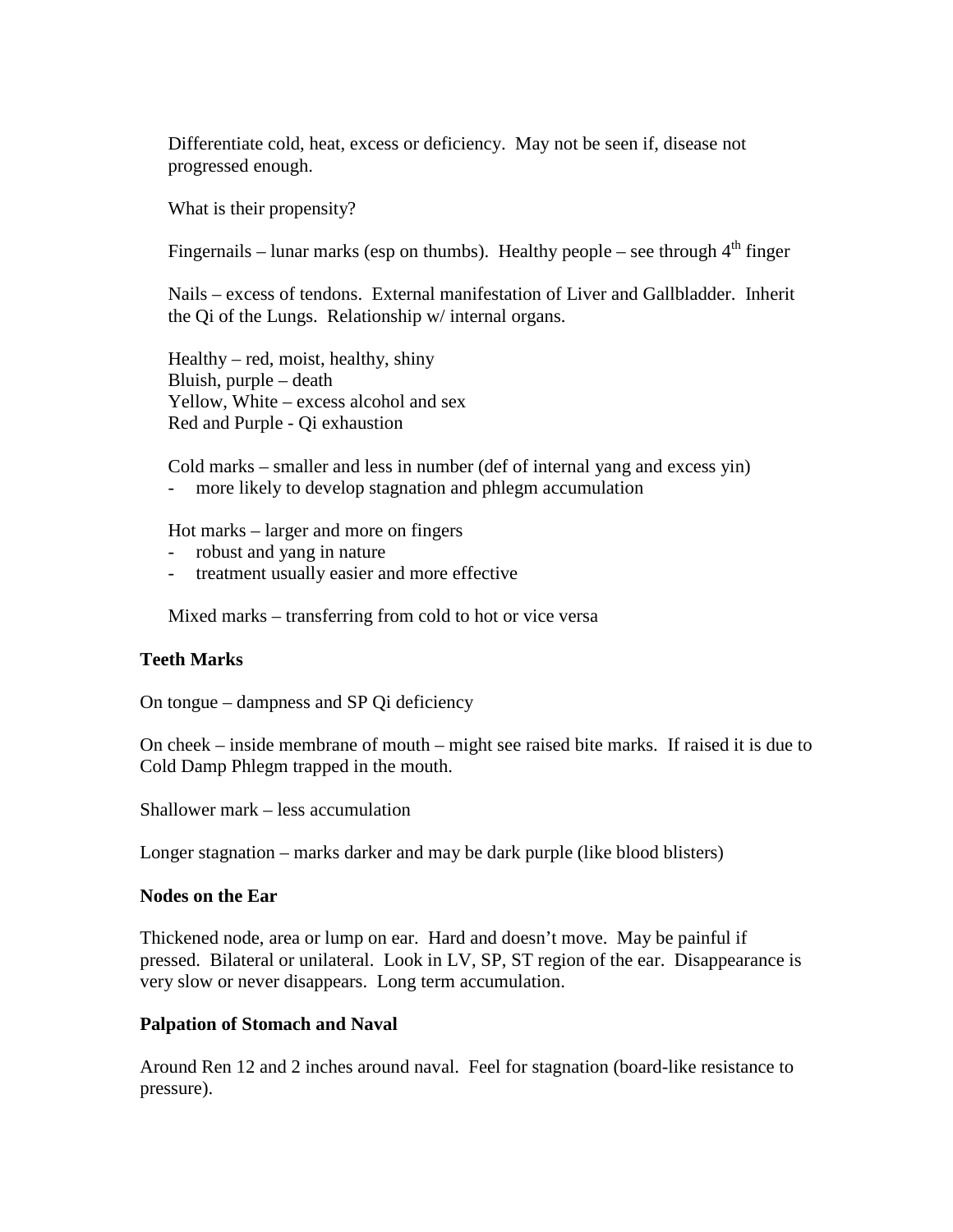Pain on left side of naval (ST  $27 - 25$ ). Blood stasis and LV Oi X Right side – poor immune system.

### **Diagnostic Methods:**

More than 3 is a positive sign for cancer

- 1. Node on the phrenulum usually diseases of rectum and anus
- if knot higher up disease further away from the anus and vice versa
- 2. Swollen veins under tongue
- 3. Cinnabar palm palm is very red. Usually indicates liver disease

#### **Herbs**

Questionable w/ all medications they are on. Is the tumor estrogen dependent?

Dispel pathogenic factors.

Early stage – constitution stronger. Can be more vigorous in treatment.

Advanced state – looking at their Zheng Qi (Righteous Qi) Simultaneous Support and Attack. Don't duplicate their biomedical treatment.

If having surgery, radiation or chemotherapy – you are supporting them, getting them strong for it.

Acupuncture – use in all stages of cancer

Best results – every day or every other day to support them (cancer treatment facility)

Patient – sensitive – gentle, not a lot of needles

Moxa – open channels and circulate Qi and Blood

Malignant Tumors – moxa can warm and dissipate. Draw out the toxins.

Heat can act directly on tumor cells, but stimulating micro-stimulation. If being fed by blood vessels, then no moxa – will encourage the growth.

Lymph nodes removed – be careful w/ needling or moxa on side w/o lymph nodes. Nothing to filter toxins on the extremity. (to be cautious)

Encourage patient to do physical activity (Qigong, Tai Chi)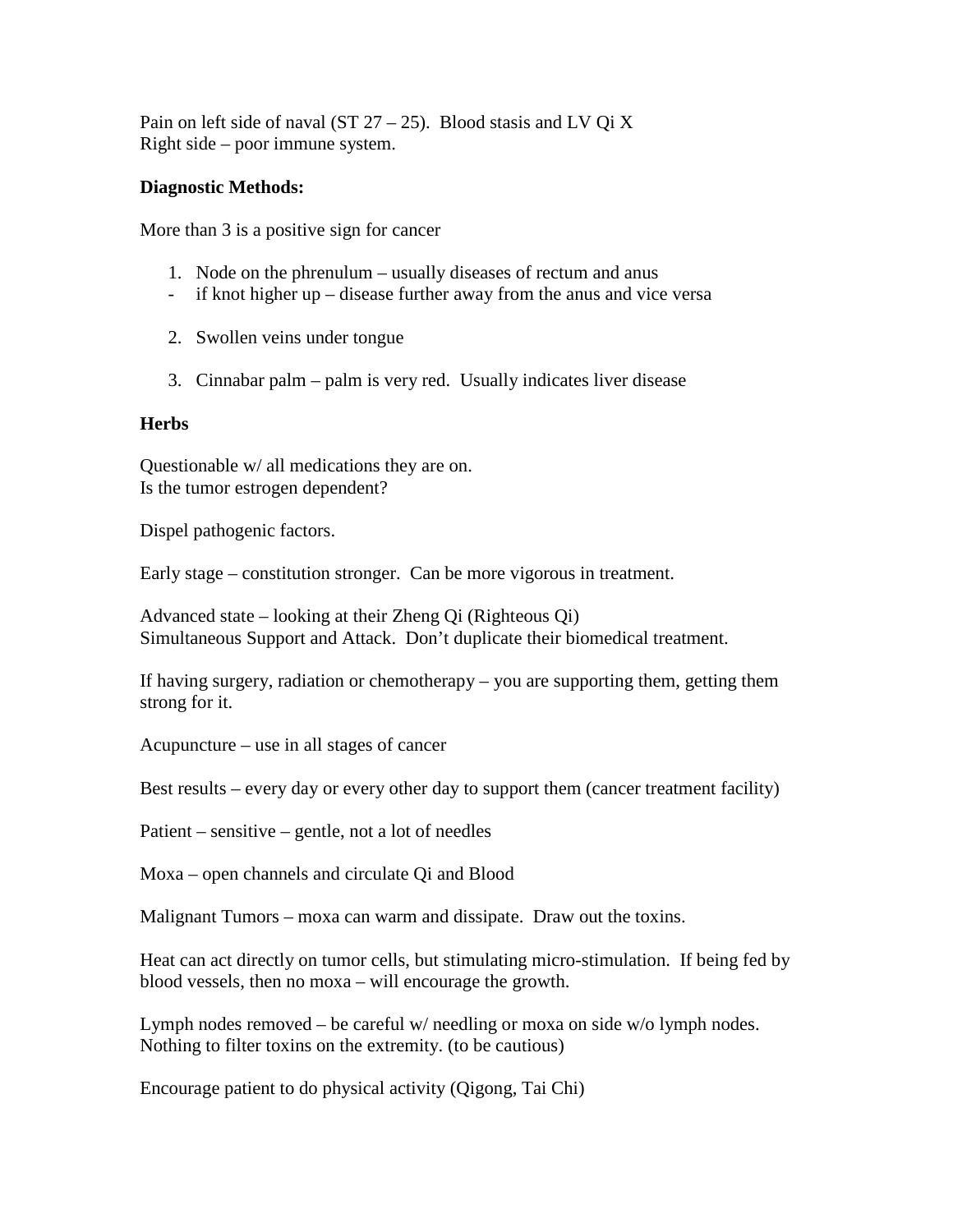Calm/Meditate

Cachexia – wasting due to malnutrition and/or disease

**Fu Zheng Pei Ben**: Particular herbal based therapy. Herbs, diet and qigong to help support and boost during Western treatment.

Principles behind this theory:

- 1. Prevention of the formation and development of cancer.
- 2. Increase immunity of the organism.
- 3. Enhancement of the regulating function of the endocrine and humoral systems
- 4. Protection of bone marrow and promotion of hemopoetic function
- 5. Strengthening digestion and absorption and improve metabolism
- 6. Balance yin and yang
- 7. Increase the effect of all therapeutic measures in Western medicine

Looking at a patient both pre-surgery and post-surgery

Pre – make them as strong as they can be to recover as well as they are able Start whenever patient is scheduled up to day before they have surgery and then stop.

Jian Pi Li Qi Tang

| Dang Shen    | 10 <sub>g</sub>  |
|--------------|------------------|
| Bai Zhu      | 9g               |
| Fu Ling      | 12 <sub>g</sub>  |
| Huang Qi     | 12g              |
| Mai Men Dong | 10 <sub>g</sub>  |
| Mu Xiang     | 6g               |
| Sha Shen     | 10g              |
| Chen Pi      | 6g               |
| Gua Lou Ren  | 15g              |
| Lian Zi      | 15g              |
| Ji Nei Jin   | 9g               |
| Mai Ya       | 30 <sub>g</sub>  |
| Shen Qu      | 9g               |
| Huang Lian   | 4.5 <sub>g</sub> |
| Gan Cao      | 3g               |
|              |                  |

Gua Lou Ren – used in cancer to go to network vessels Modify based on s/s of patient.

### **Post-Surgery**

Huge sweats, GI issues?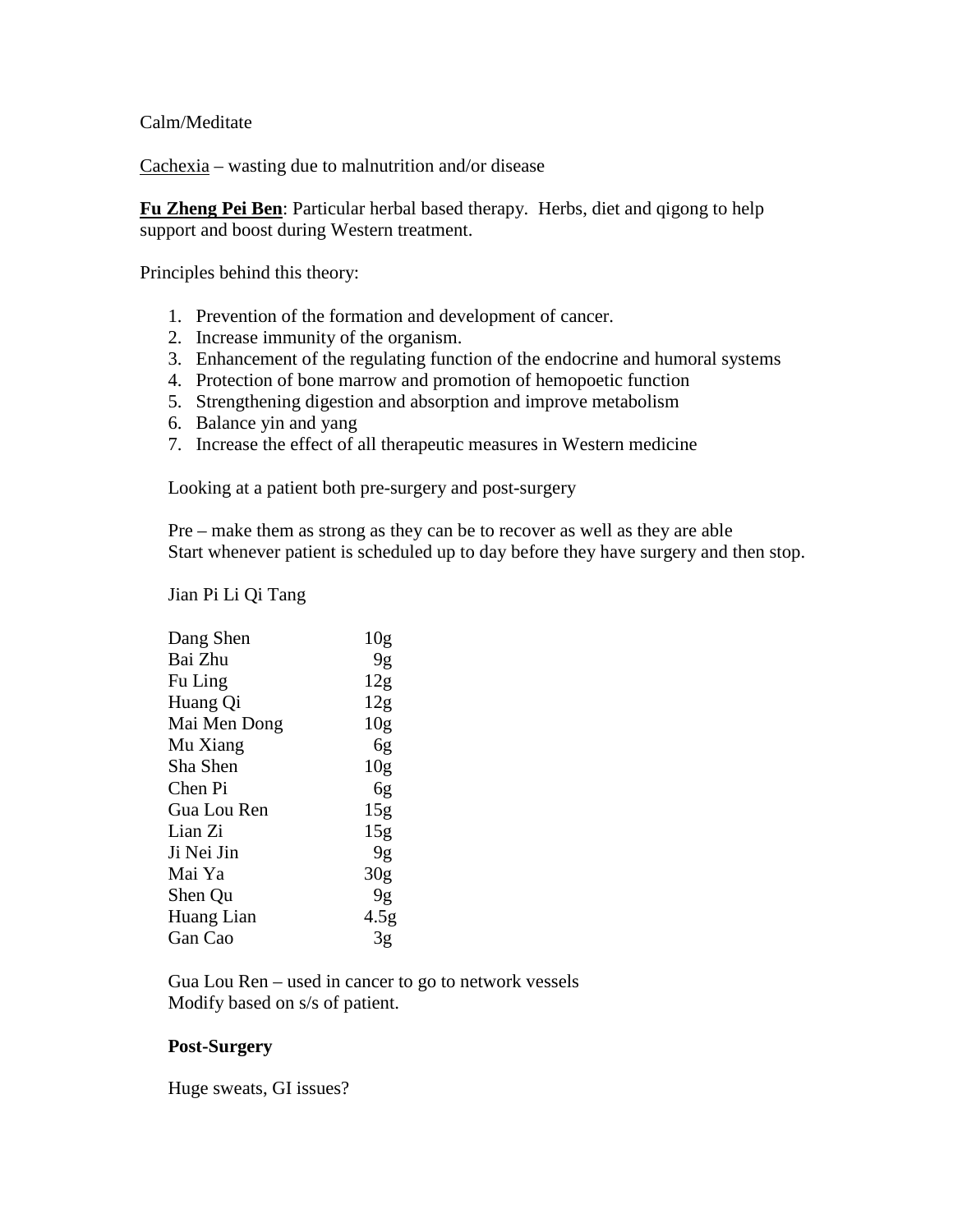Modify accordingly More SP/ST def. – start on  $4<sup>th</sup>$  day after surgery and continue 3-7 days More sweating – consolidate exterior – use Yu Ping Feng San w/ modifications

Huang Qi, Bai Zhu, Fang Feng Plus: Wu Wei Zi, Fu Xiao Mai, Mu Li, Dang Shen, Bai Shao, Gui Zhi, Gan Cao (Take 2-3 days only after surgery)

If more yin deficiency – (could indicate an infection)

Xi Yang Shen/Tai Zi Shen Bai Ren Shen Shi Hu Yu Zhu Zhi Mu Fu Ling Zhu Ling Xuan Shen Shu di Huang Huang Jing Bai Shao Mu Dan Pi Gua Lou Yin Er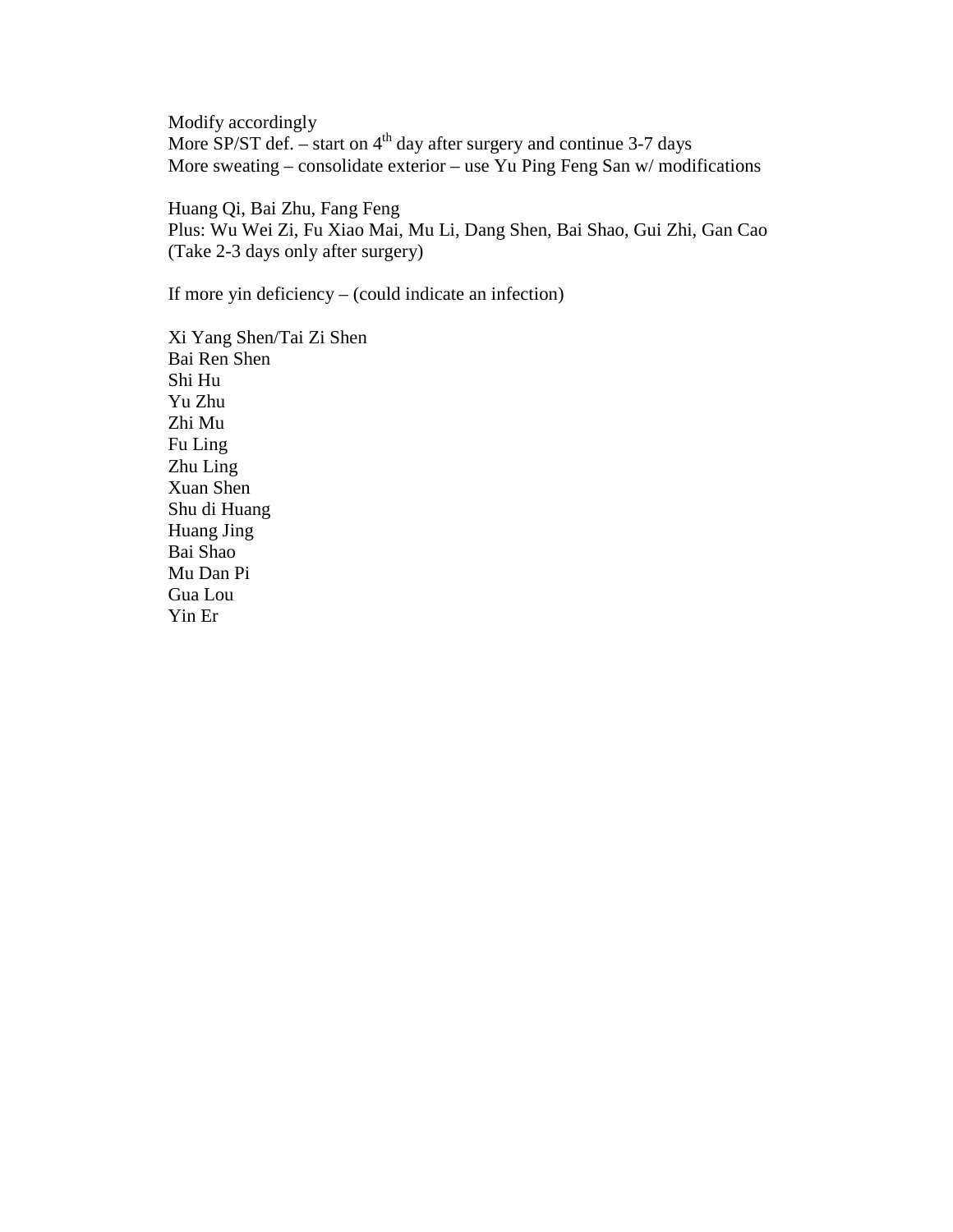### **Lung Cancer**

**Solid Tumor:** has blood (no cysts or liquid); can be benign or malignant.

Sarcoma, carcinoma, lymphoma, thyroid nodule, fibroid, adenoma

Leukemia: cancer of the blood (not a solid tumor)

Biomedical Info:

1. smoking or exposure to tobacco smoke  $(2<sup>nd</sup>$  hand smoke) 87% of lung cancer cases (higher in males) cigarettes – 60 known carcinogens amount and length increase chances of developing lung cancer. Even if quit, can still develop – need 10 years after stop smoking to really decrease risk.

- 2. radon (radioactive gas)
- 3. asbestos
- 4. viruses HPV, sito-megalo virus
- 5. genetic factors
- 6. age
- 7. sex (males 2.4X more likely)
- 8. race (African-Americans more likely)
- 9. Dietary deficiency of Vit A / beta-carotene and (maybe Vit E and selenium)
- 10. Previous pulmonary pathology (COPD, chronic bronchitis, emphysema, scleroderma)
- 11. Radiation, urbanization, air pollution

### **Pathology:**

More common in the right lung than the left. (3 lobes on the right)

### **2 General Types of Lung Cancer:**

1. Non-small cell 80% of all Lung cancers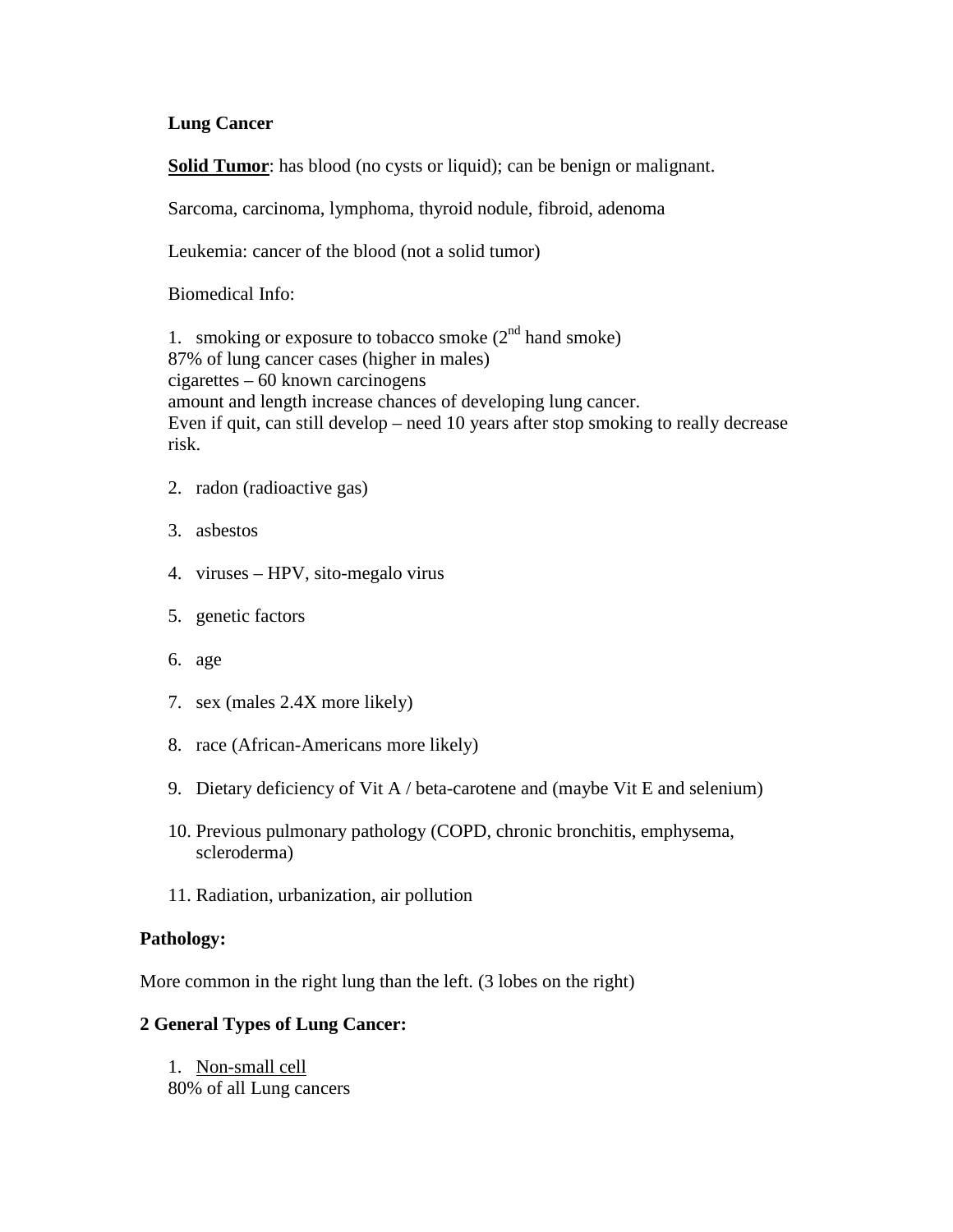Grows more slowly than small cell

#### Types:

a. Squamous cell carcinoma – **40% of lung cancers** (highly differentiated; tend to metasticize relatively late; **spread is slow**, but when spreads goes to lymph nodes and bronchii first)

b. Adenocarcinoma – 10% of lung cancers (tends to arise peripherally, outside surface of lung and tends to invade the pleura; always associated with some other kind of pulmonary disease; metasticizes quickly, but spreads to lymph nodes later; more common in women, non-smokers and former smokers)

c. Large cell carcinoma – 25% of lung cancers (very poorly differentiated w/ both squamous and adenocarcinoma components; occurs centrally w/in Lungs and peripherally; tends to go undiagnosed for a long time; tumor big when finally found; spreads to lymph nodes and organs)

2. Small cell – 20-25% of lung cancers (grows rapidly and metasticizes rapidly; linked to smoking; **only one that responds to chemotherapy**)

## Metastisis:

Can metasticize locally to tissues around it. Can go to lymph nodes that close by. Can have vascular metastisis to other organs

### **Staging**

Tumor stage

Where is tumor and how big is it?

- Tx there is some kind of cancer, but cannot be seen
- T0 no evidence of a tumor
- Tis Carcinoma in situ tumor found
- T1 size
- T2
- T3
- T4

### Lymph node stage

- NX cannot be evaluated
- N0 no evidence of lymph node involvement
- N1
- N2
- N3

Metastatic stage

- MX cannot be evaluated
- M1 distant metastisis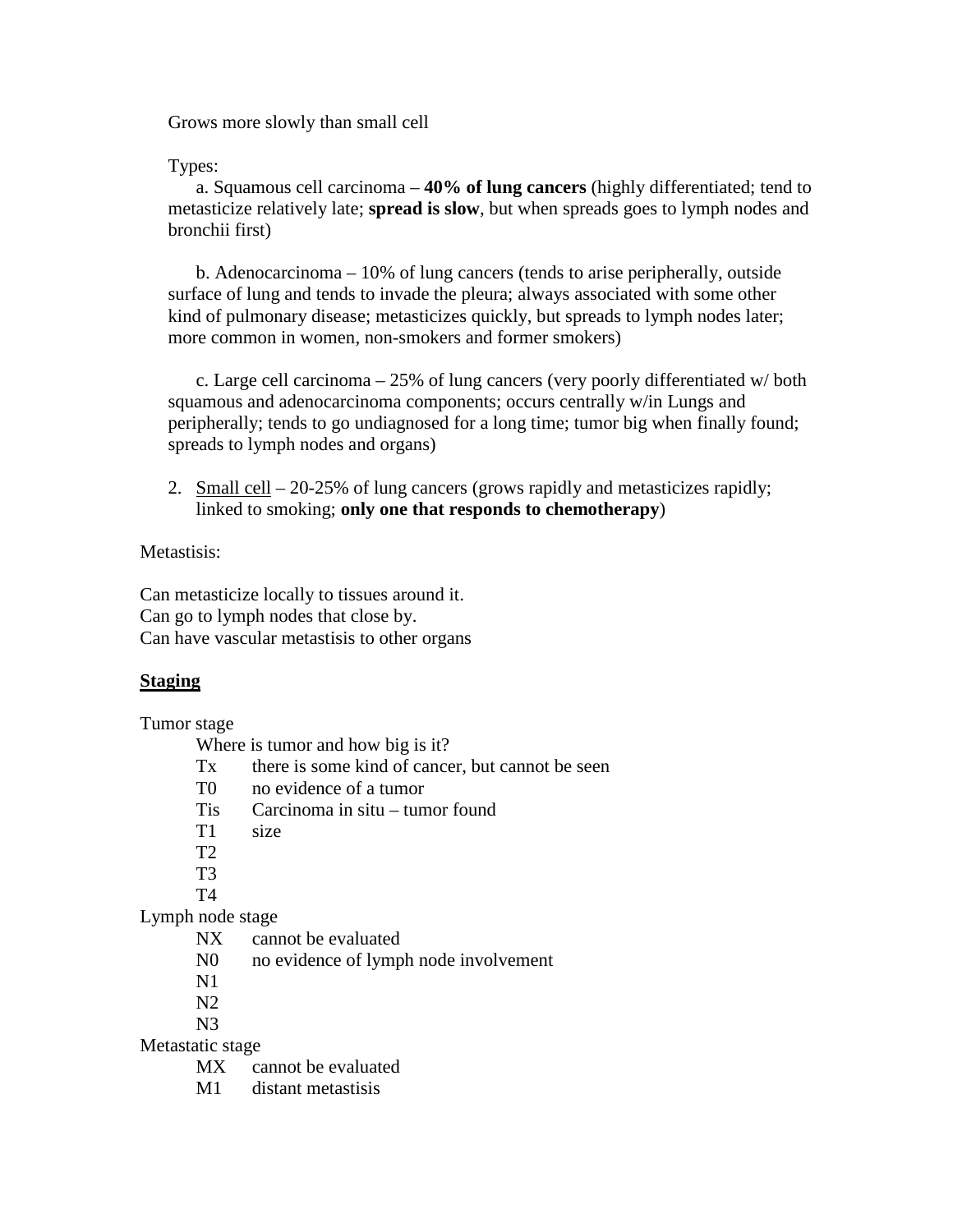### **Stage groupings:**

Occult Carcinoma  $= Tx$ , N0, M0 (not there)

Stage  $0 = T$ is, NO, MO (carcinoma detected, but no lymph node involvement or metastasis)

Stage I = T1-T2, N0, M0 (growing, but not anywhere else)

Stage II – T1-T2, N1, M0 (some lymph node involvement)

Stage IIIA = T1-T2, N2, M0 or T3, N0-3, M0 (small tumor  $w/$  lymph involvement or big tumor, displacing something in chest wall, but may or not be in lymph nodes)

Stage IIIB = Any T, N3, M0 or T4, Any N, M0 T4 – displacement of organs happening

Stage IV = Any T, Any N, M1 (not good)

**Signs/Symptoms** can be illusive. Can seem like a flu (comes on and goes away)

New cough or cough that does not go away. Change in severity of cough (especially if a smoker) Pain in their chest or shoulders or back pain that is worse with breathing Wheezing that is new for them Hemoptesis (coughing blood) Bloody mucus in cough Swelling of neck and face (edema) If tumor at top of Lung, may involve brachial plexus – numbness in hands (bilaterally or unilaterally) Difficulty swallowing Weight loss Increased fatigue or weakness Any recurrent respiratory infections (pneumonia) Clubbing of fingertips (or bulging)

## **TCM**

May or may not want you to address the cancer.

Ren and Chong Open divergent channel, especially LU5 and ST12 for Lung cancer. LU channel traverses supraclavicular fossa (also good for breast cancer).

General Points: UB 11, UB 13, UB 14, UB 43, LU 1, LU 2, ST 40, Ren 22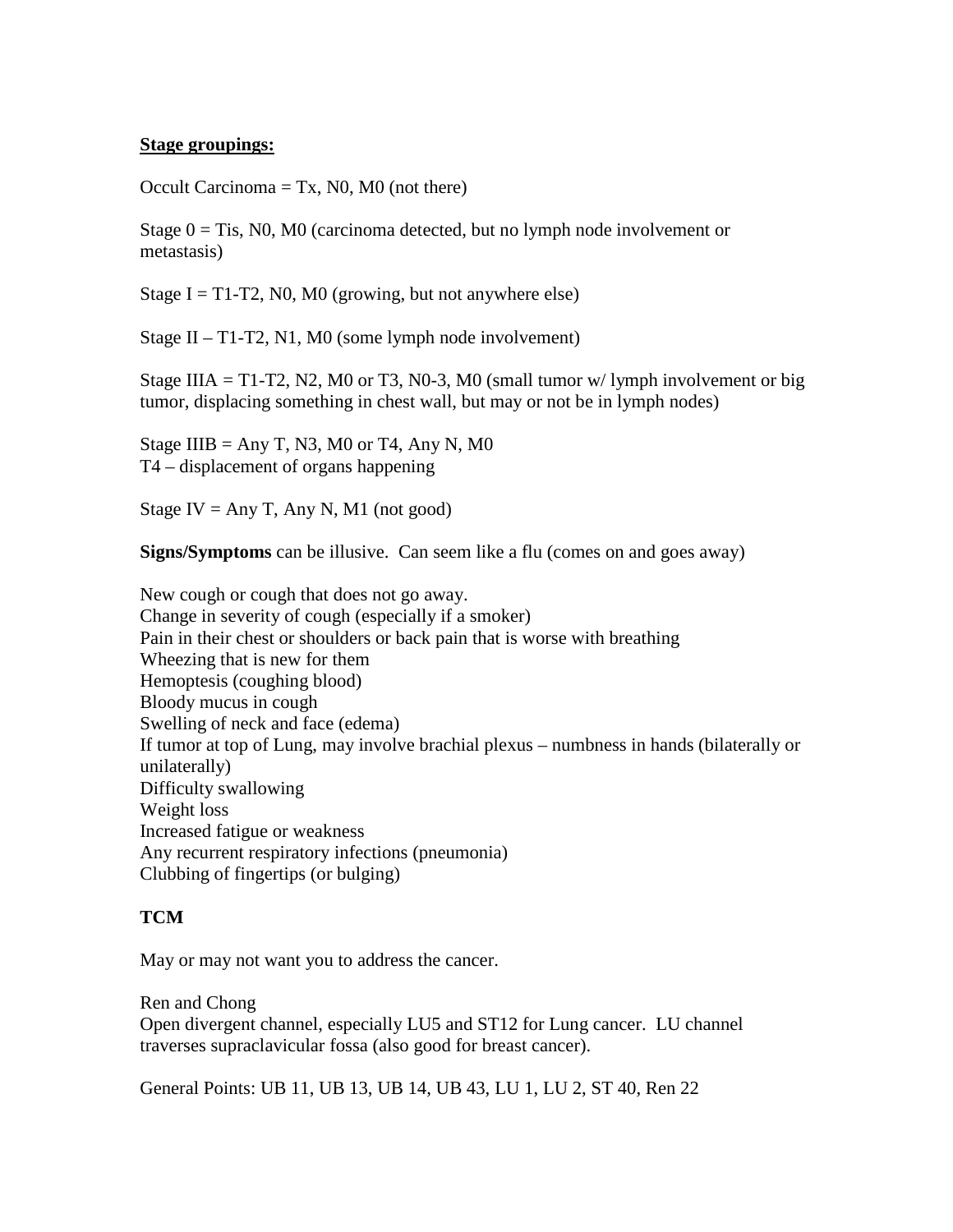100 moxa cones on UB 43 (xie qi hangs out here) or age of person = # of moxa cones

# **Patterns:**

- 1. Pathogenic Toxins Invading Lungs
- 2. Zang-Fu Deficiency
- 3. Exuberant Phlegm Damp

# **I. Heat Toxins and Lung Deficiency**

s/s: dry cough w/ no phlegm or scanty and streaked w/ blood; pain in the chest; irritability, poor sleep, yin def signs: night sweat, dry throat, etc…., urination redder, stools dry, T: red/crimson w/ no coat or yellow coat, P: thready, rapid Heat and dry

T.P. – Enrich yin, Moisten LU, Clear Heat, Relieve Toxicity

Formula: Qing Zao Fei Tang Jia Jian

# **II. Qi Deficiency of Spleen and Lung**

s/s: phlegm condition, s.o.b., puffy face and edema and eyelids, poor appetite and reduced food intake, distention of abdomen, T: pale, puffy, scalloped, thin coat, P: moderate, forceless (qi def)

T.P. – Boost Lungs, Fortify Spleen, Transform Phlegm, Dissipate Tumors

Formula; Liu Jun Zi Tang He Jie Geng Tang Jia Jian

# **III. Accumulation of Phlegm Damp in the Lungs**

s/s: profuse phlegm, gurgling phlegm rales, oppression in the chest, facial edema, s.o.b., poor appetite, loose stool, T: dusky, enlarged, yellow or white greasy coat, P: slippery, rapid if heat involved

T.P. – Fortify the Spleen, Transform phlegm, Dissipate Tumors and Relieve Toxicity

Formula: Ping Wei San Jia Jian Contains: Bai Hua She She Cao

# **IV. Qi Stagnation and Blood Stasis**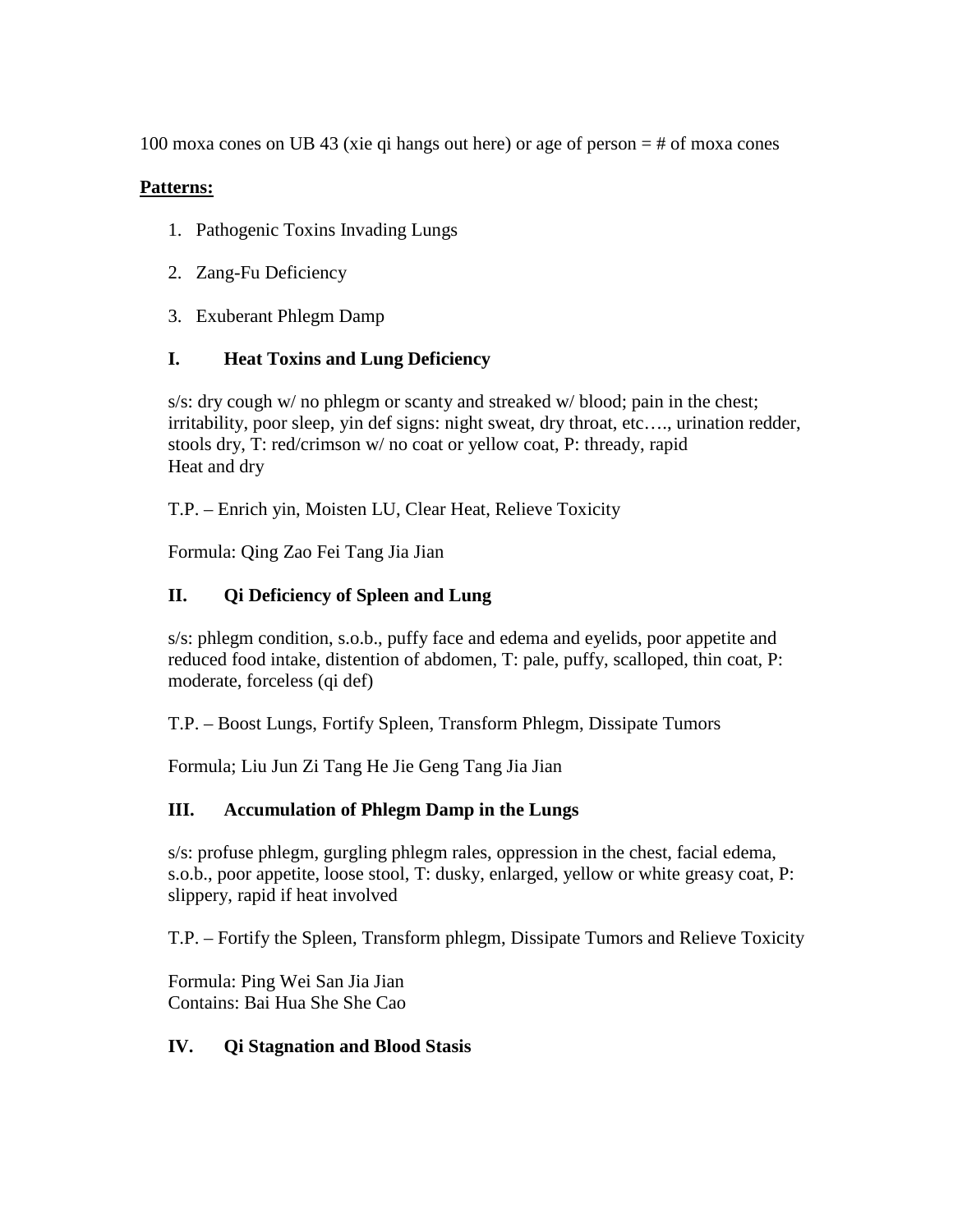s/s: more serious scenario, phlegm streaked w/ blood, rapid breathing, sharp fixed pain, irritability, thirst, lips may be dark purple, T: dull or dusky w/ stasis marks, maybe thin yellow coat, P: wiry, thready, rough or choppy

T.P. – Regulate Qi, Invigorate Blood, Transform Blood Stasis, Eliminate Toxicity

Formula: Xue Fu Zhu Yu Tang w/ modifications Xia Ku Cao, Jin Yin Hua, Bai Hua She She Cao

# **V. Lung and Kidney Deficiency**

s/s; lack of strength, cough may be weaker, but still a lot of phlegm, s.o.b. poor appetite, abdominal distention, low back achy, fatigue, night sweat, spon sweat, seminal emission, cold limbs, aversion to cold, loose stool, long urination, T: red if KI yin def; if yang def – pale and flabby; P: thready rapid or forceless is Yang

T.P. – supplement Lungs, enrich Kidney, Augment Qi and Reliever Toxicity

Formula: Sha Shen Mai Men Dong Tang He Liu Wei Di Huang Tang +

# **VI. Lung Yin Deficiency (late stage)**

Respiratory acidosis corresponds w/ this pattern

s/s: cough w/ a lot of blood, infection;

Formula: Bai He Jin Tang + Qing Zao Jiu Fei Tang

### **Acupuncture:**

Cough: UB 13, LU 7 , LU9, ST40 if phlegm, SP3 Chest pain: Ren 17, PC 6, LU 9, UB 20, Wheezing: Ren 17, UB 43, LU 5, LU2, Ding Chuan Cough w/ blood: LU6, LU5, KI 7, KI3 Hoarse Voice: LI 18, LI17, Ren 23, LU 11

Dietary: if surgery – eat Chinese yam, white radish, wintermelon, white pear, lotus root

Radiation – a lot of fresh vegetables, spinach, chestnut, loquat, gou qi zi

Chemo – shitaki mushrooms, sunflower seeds, white pear, ginko nut

Qigong w/ Lung cancer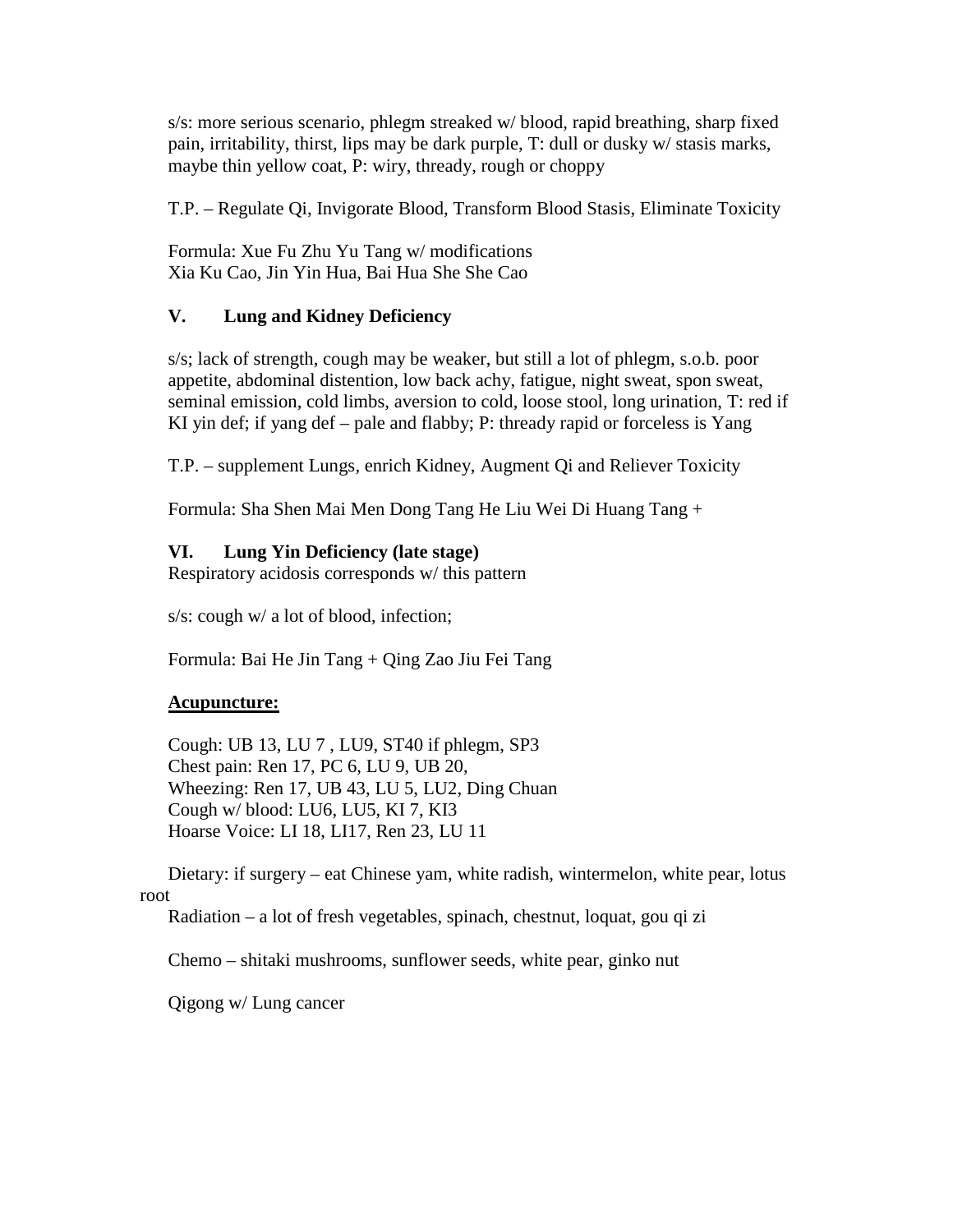### **Breast Cancer**

Anatomy – 15 to 20 lobes in each breast; lobules make up lobes and this is what produces milk. Ducts are thin tubes that connect lobules

U.S. – most common malignancy and cancer mortalities in females

Risk factors: Age, sex (female), race (white), genetic (strong family history)

BRCH1, BRCH2 (genes linked to breast cancer – 30-40% increased risk for breast or ovarian cancer)

Fibrocystic changes does not increase risk of breast cancer. In TCM – same as malignant tumor (do not distinguish)

Longer you have estrogen stimulation, the higher the risk.

Early menarche, first baby after 35, menopause after 54.

Exogenous hormones:

birth control pill – stabilize endometrium and ovaries (no follicle) – both stasis issues Blood clots, thrombosis – right on warning label

Estrogen affects thymus gland (T cells) – causes thyroid gland to atrophy and causes phenotypic changes when exposed to estrogen – reduces your immunity.

Does help w/ osteoporosis and myelination (MS treatment).

Other risk factors: obesity, alcohol, radiation, other malignancies

Presentation: Find lump that is different from other tissue Lymph nodes in axilla or along collar bone – swollen, not on breast, but close by Changes to breast size or shape Skin dimpling Nipple becomes inverted Spontaneous nipple discharge on one side Pain  $w$  palpation (unreliable) – often no pain  $w$  breast cancer – pain can be fibrocystic changes

### **Inflammatory Breast Cancer**

More pain and swelling, warmth and redness; orange peel texture to the skin, Paget's Disease of the Breast (eczema on skin of breast, flaking, esp on nipple – leads to tingling, burning, pain and discharge from nipple)

Metastasis: tends to spread to lymph nodes, bone, liver, lung and brain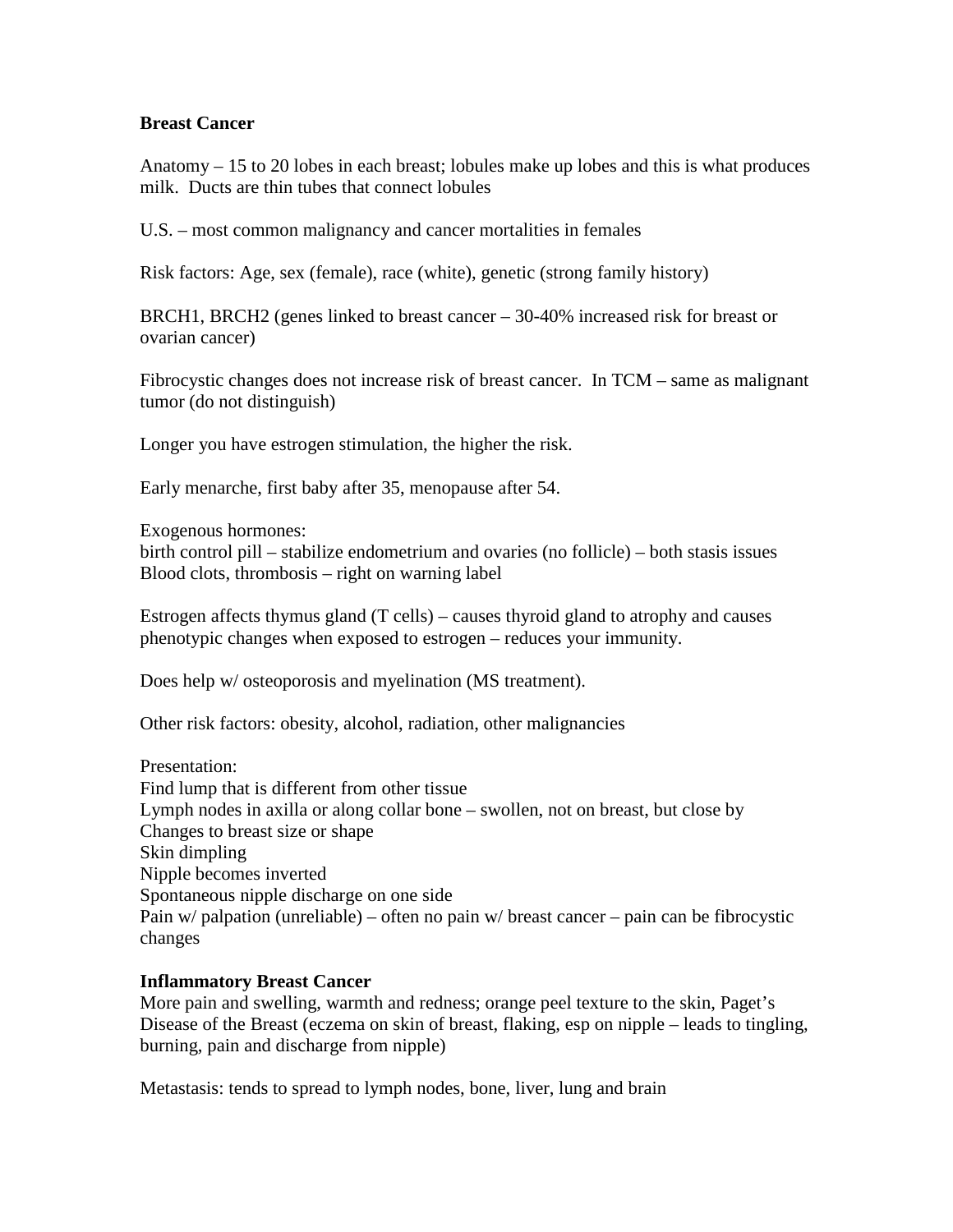Benign Breast diseases: mastitis and fibro-adenoma

Local manifestations: painless, palpable mass, thickening of tissue, usually larger than 1cm; may be initially mobile, but then adheres to chest wall

Breast Self Exam – 60% detection

Screening Mammography

MRI – new technology

Chest X-ray

Thermography

Biopsy – usually fine needle aspiration if a solid mass If larger than 2cm – core needle biopsy Open Biopsy – anesthesia necessary

Blood Work – in 50% w/ metastatic disease the HCG is elevated 67% ferritin levels elevated (iron)

#### **Ductual**

most common type of breast cancer DCIS – in situ Stage 0 – 100% cure rate

### **Invasive Ductual Carcinoma**

IDC – most common type Invades fatty tissue and spreads Poorest prognosis of ductal cancers

### **Lobular**

In lobes and usually bilateral LCIS – not a true malignant lesion, but increases risk of invasive ductal carcinoma (closely monitored every 4-6 months) **ILC (invasive Lobular Carcinoma)** – starts in milk glands and spreads – better prognosis than IDC

#### **Inflammatory**

Least common, but worst prognosis

Breast cancer usually talked about as "in situ" (has not spread)

### **Treatment:**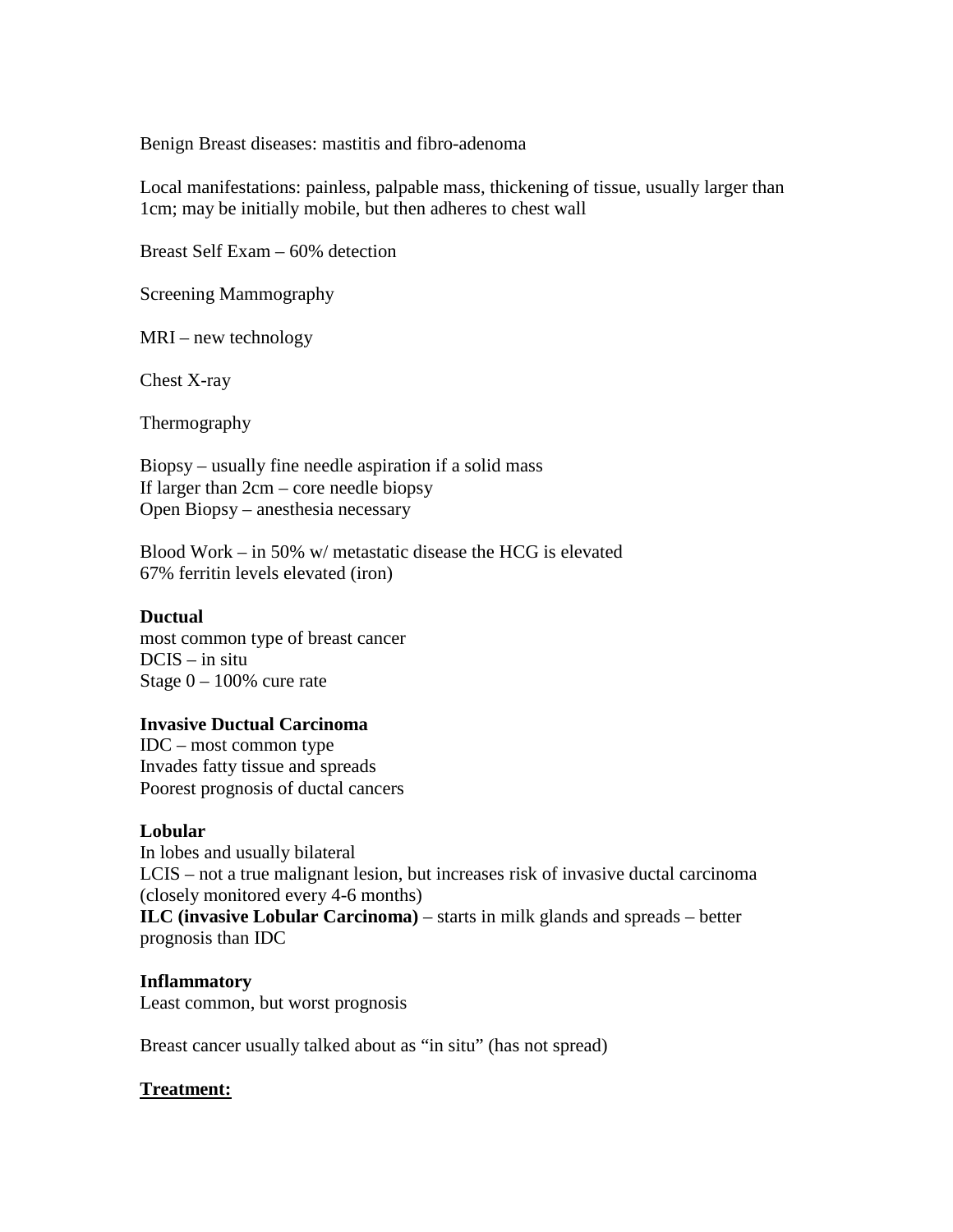**Lumpectomy:** Surgery to remove mass

### **Axillary Lymphadenectomy:** lump and lymph node removal

**Mastectomy** – radical – whole breast, nipple, fascia, some chest muscle

#### **Chemo, radiation and hormone therapy**

Radiation – left breast (can damage the Heart)

Pre and post-menopausal patients – given Tamoxafen – anti estrogen medication May also use Progesterone cream (pre-menopausal)

#### **Prevention:**

Younger than 24 for first birth; more children, if breast feed – lowers risk Exercise 3X per week

Phyto estrogens and soy: plant estrogen intake such as soy (early adolescents) may prevent later in life. Too much soy – creates dampness

Folic acid (folate) – counteracts breast cancer risk associated w/ alcohol intake (repair and synthesis of DNA)

Alternative Therapies: ESSIAC (very cold) Enzyme therapy, ozone therapy, 714X, etc…

Red clover – has isoflavins like soy. Estrogen like activity – not good for estrogen dependent tumors.

### **TCM**

What channels: LV, ST Also use Chong and Ren

7 Emotions – huge in any illness, but especially breast cancer

Zong-Fu debilitated – limits immune function; Qi and Blood stasis and phlegm

External Factors: W/C can enter into def patient and external influence can bind w/ blood to form lumps

Groups of Patients:

- Chemo or pre-chemo (radiation / surgery) – immune system battered.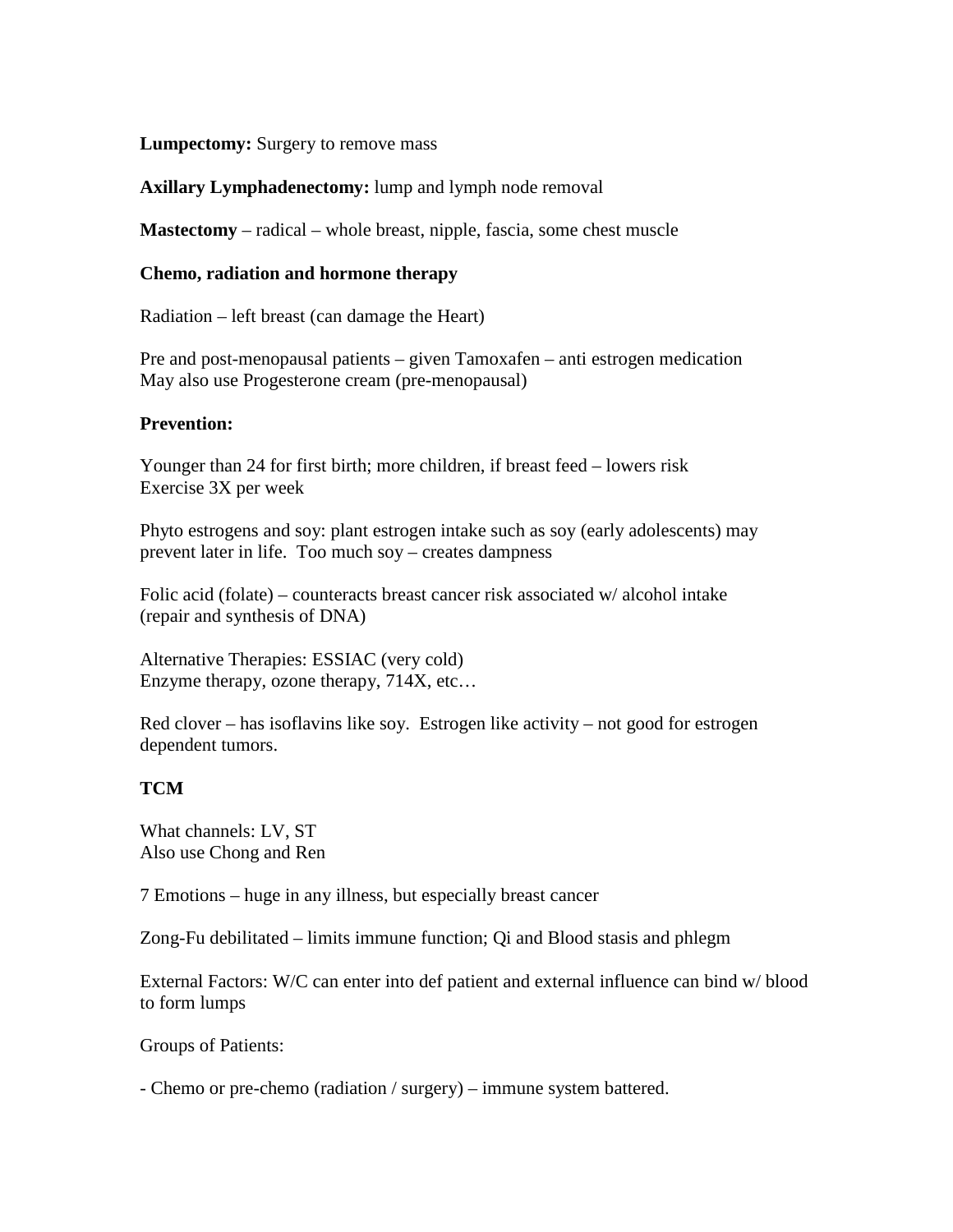Want to expel evil Oi, but primary need to tonify

- Completed treatments – primary goal is prevention (want to harmonize – good lifestyle, balanced food, meals, rest, emotions, etc…)

- Metastasis or Recurrence of cancer – goal is to tonify and regulate the Qi and Blood Nausea, fatigue, depression

### **Group 1 – in treatment (immune system being damaged by exterior poisons)**

### **Tx: Expel Evil Qi and primarily tonify them.**

**Group 2 – completed Western Tx and now we want to prevent them having recurrence** 

### **Tx – Harmonize**

Talk about lifestyle and having rest and activity in their life.

## **Group 3 – Metastasis or Recurrence of Cancer**

## **Address Righteous Qi and Tonify and Regulate Qi and Blood**

Alleviate any side effects of Western Tx (nausea, vomiting, fatigue, depression)**Chemo:** Tonify Qi – Ren Shen, Huang Qi, Bai Zhu, Fu Ling Tonify Blood – Gou Qi Zi, Sheng di Huang, He Shou Wu, Huang Jing Tonify Yin – Nu Zhen Zi, Mai Men Dong, Shan Yao

**Acupuncture:** PC6, Ren12, KI9, UB43 KI  $9$  – detox point

LI 15 and KI  $9 -$  Kikko protocol to detox (antibiotics, etc...)

**Radiation:** Tonify Yin more

Sheng di Huang, Xuan Shen, Tian Men Dong, Yu Zhu, Zhi Mu, Bai Hua She She Cao, Bai Zhu, Fu Ling, Dang Shen

Some use moxa to boost qi (even though it is hot)

Before chemo starts: can do 3 weeks of clear toxicity herbs followed by one week of tonics

General Acupuncture: ST 2 (move LV Qi); ST 18 (lift breast up and needle underneath tissue); thread outward from intercostals spaces (good for any breast distention issue).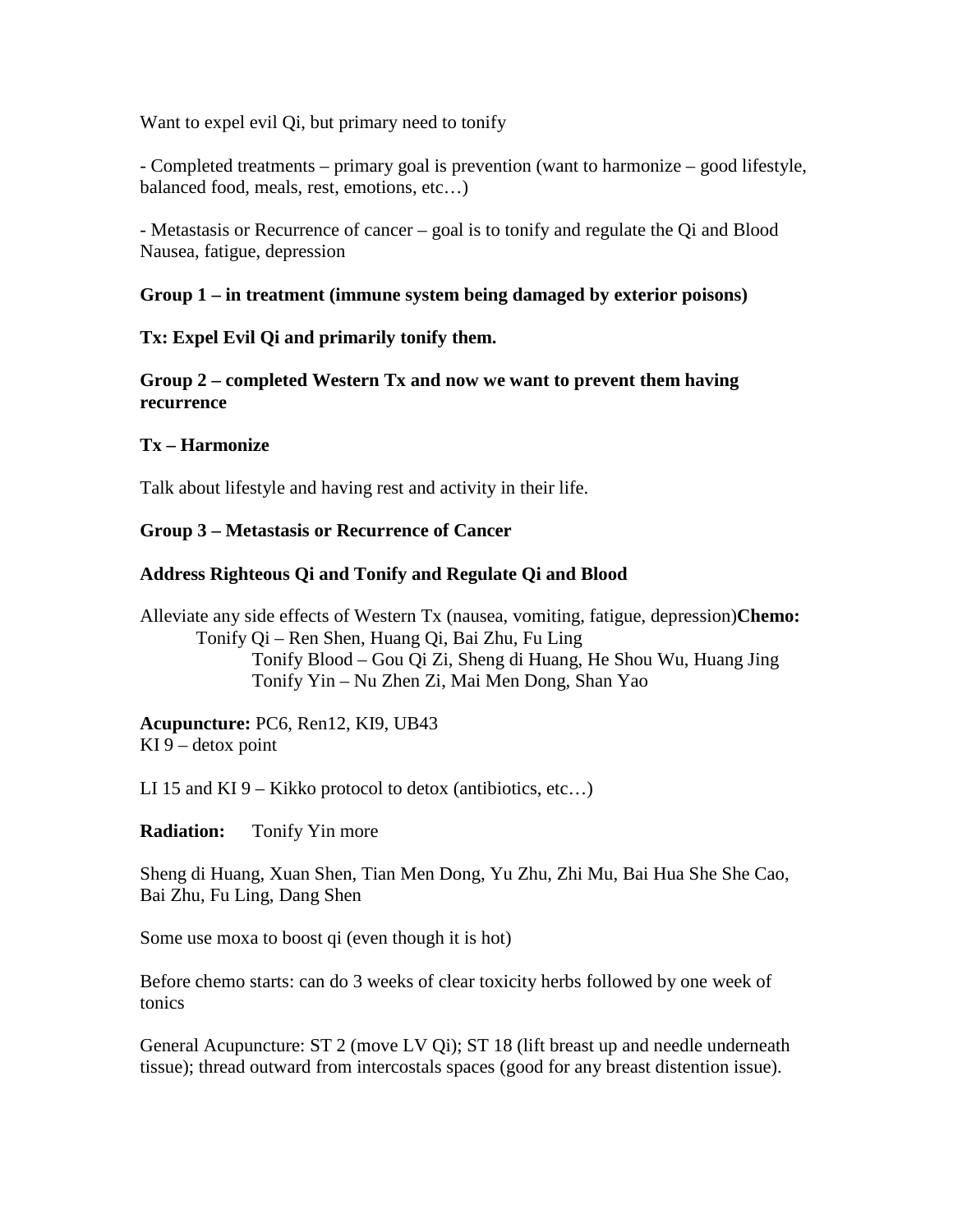## **Pattern Identification**

If something unresolved from previous condition, you can consider that in the final TCM Dx. (lingering issue – exterior invasion, toxicity, food poisoning, etc...)

## **1. Liver Depression + Stagnation**

In between Group 1 and Group 2 or between Group 2 and Group 3

Firm lumps in the breast with distention and pain; no change in skin color, etc… but not blood stasis

Oppression in the chest, hypochondriac pain, if heat – bitter taste in mouth, dry sensation in the throat T: dull w/ maybe yellow coat P: wiry or wiry and thready

T.P. – Dredge Liver, Regulate Qi, Transform Phlegm and Dissipate Lumps

Formula: Chai Hu Sh Gan San or Xiao Yao San If more heat signs – Jia Wei Xiao Yao San

Ru Ke Nei Xiao Tang (Breast kernal inner dissolving Decoction)

Dietary: 2 tablespoons of tumeric (Yu Jin) to cooking everyday.

# **2. Phlegm Damp due to Spleen Deficiency**

S/S: SP def s/s – loose stool, poor appetite; lumps – may be uneven; sallow complexion; mental and physical fatigue T: pale w/ scallops and white greasy coat P: slippery or slippery and thready or wiry and slippery

T.P. – fortify SP and Transform phlegm; soften hardness and dissipate lumps

Formula: Xiang San Liu Jun Zi Tang Jia Jian Adding: Xia Ku Cao, Gua Lou, Bei Mu, Mu Li

### **3. Disharmony of Chong and Ren**

s/s: **painful** breast lumps (not all painful lumps are malignant); irregular menstruation; aching in low back and knees; breast distention w/ PMS; 5 center heat; dry eyes; dry mouth

T: pale w/ thin coat; can be dry (depends on yin def extent) P: wiry or thready; or slippery and thready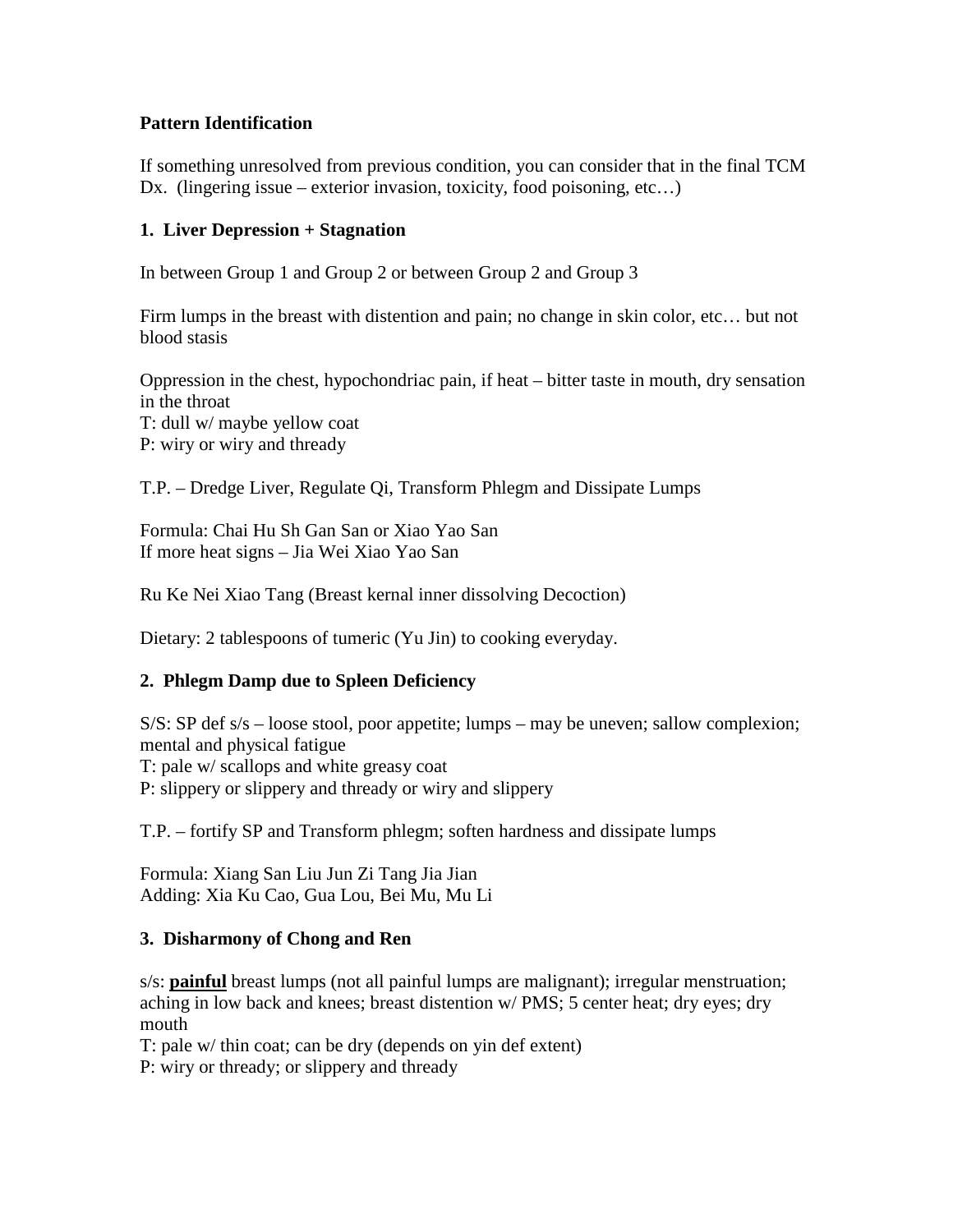Shows up more in women that never had children, or never breast fed, or had more miscarriages and never carried to term

T.P. – Harmonize Chong and Ren; Enrich Liver and Supplement the Kidneys

Formula: Liu Wei di Huang Wan + additions + Hai Zao, Shan Ci Gu, Qing Pi

# **4. Accumulation of Stasis and Toxins**

s/s: **firm, immovable lumps and may have burning and pain**; changes in skin – skin above may be different; may be ulcerated swelling w/ foul smelling discharge and bleeding; irritable; may be afternoon tidal fever; lack of strength; constipation; red urine T: red w/ stasis marks and probably yellow coat P: slippery and rapid or wiry and rapid

T.P. – Clear Heat and Resolve Toxicity; Transform Blood Stasis and Dissipate Lumps

Formula: Tao Hong Si Wu Tang He Jin Yin Hua Gan Cao Tang Jia Jian

# **5. Depletion of Qi and Blood**

Late stage cancer – Ru Yan "breast rock" s/s – lumps that eroded the skin, exudates; withered looking; dry skin; emaciated; dizzy; s.o.b.; appetite low; digestion difficult; profuse sweating possible; insomnia T: pale w/ thick yellow greasy coat P: forceless and deep

T.P. – supplement the Qi and Blood and Relieve Toxicity

Formula: Yi Qi Yang Tong He She Quan Da Bu Tang Jia Jian

# **Other Therapies:**

Compresses (look at Management of Cancer book)

Burn Cream – for radiation (do not use before – only after when they go home)

Congee – for swelling after surgery or pitting edema 5 Grain Congee – Yi Yi Ren, Lian Zi, Gao Liang Mi, Qian Shi, Da Zao

After surgery – tea w/ Da Zao or just eat plain or in congee Radiation – enrich yin and moisten – recommend oranges (??? – damp) and hawthorne fruit (Shan Zha) and loquats, radish, tomato

NO garlic and ripe pumpkin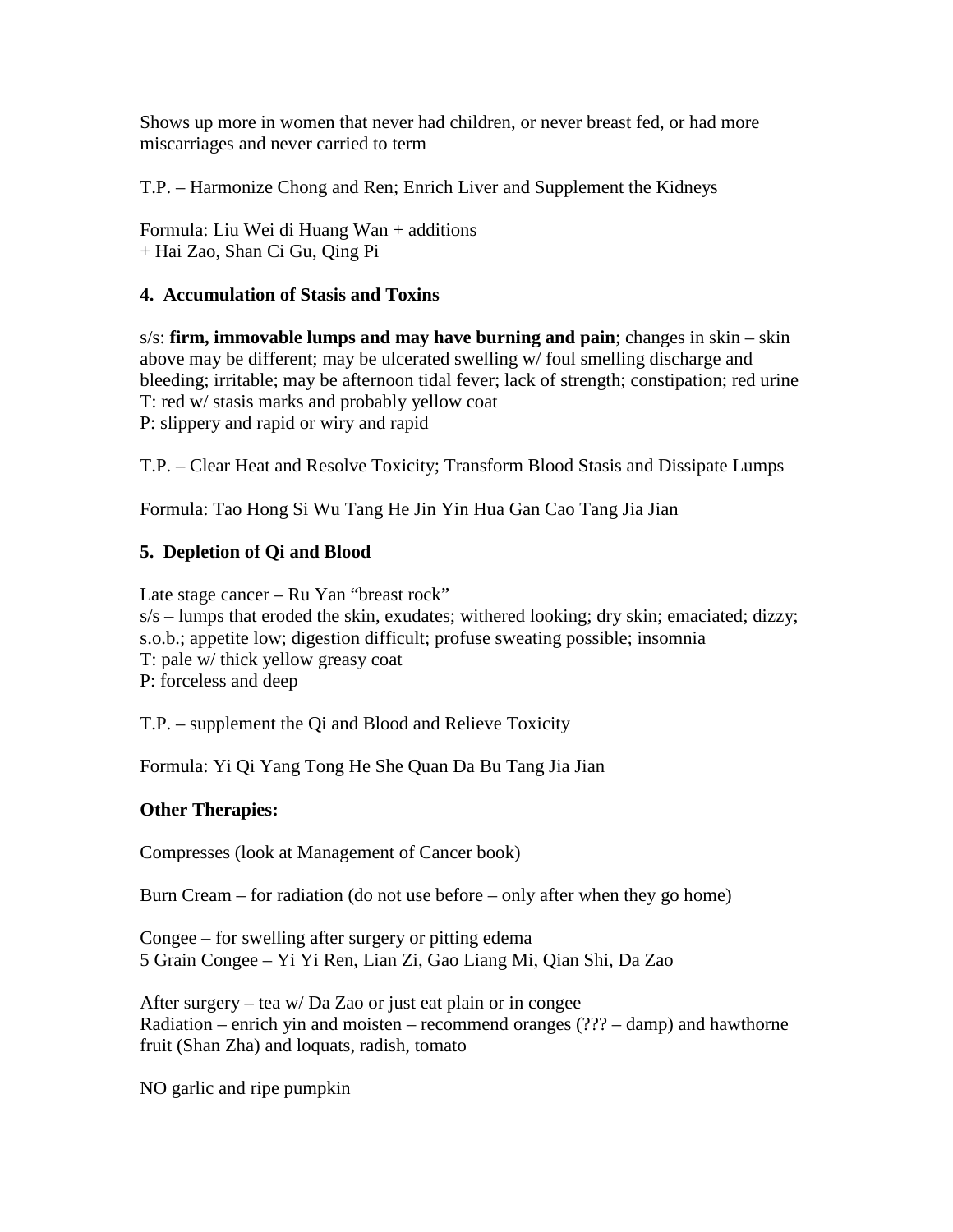### **Prostrate Cancer**

Causes: unknown in Western medicine

Risk – related to age, genetics, race, diet, lifestyle and medications

Primary risk factor is age (uncommon under 45 – but prostatitis common in younger men)

Average – 70 years old

Increased risk in identical twins and more commonly affects black over white and Hispanic

Dietary and Vitamins and Minerals: high serum levels of Omega 6 (linoleic acid) tend to have more incidence of prostate cancer

Omega 3 to Omega 6 (sunflower, canola, safflower oil) Ratio should be 2:1 we tend to be 1:20 too much Omega 6 leads to inflammation (tendonitis)

Increase risk: Low Vitamin E; low level Omega 3, low levels of selenium, low Vit D

Decrease risk: regular use of aspirin, ibuprofen and statin (lower cholesterol); green tea, cruciferous veggies – broccoli, cauliflower

Clinical Manifestations: early on it is usually asymptomatic, as it progresses similar to BPH (urinary retention and/or freq urination; urinary dribbling; turbidity; may be blood)

Tumor growth tends to irritate bladder and urethra.

Systemically – metastasis to back and hips – may cause pain; fatigue; weight loss; malaise

### **Screening:**

DRE (digital rectal exam) – annually between ages 50-70

Blood – PSA (prostate specific antigen)

Normal levels: under 40 – less than 2.0ng/mL  $40-50$  years – less than 2.5 51-60 years – less than  $3.5$  $61-70$  years – less than 4.5  $70 + - \text{less than } 6.5$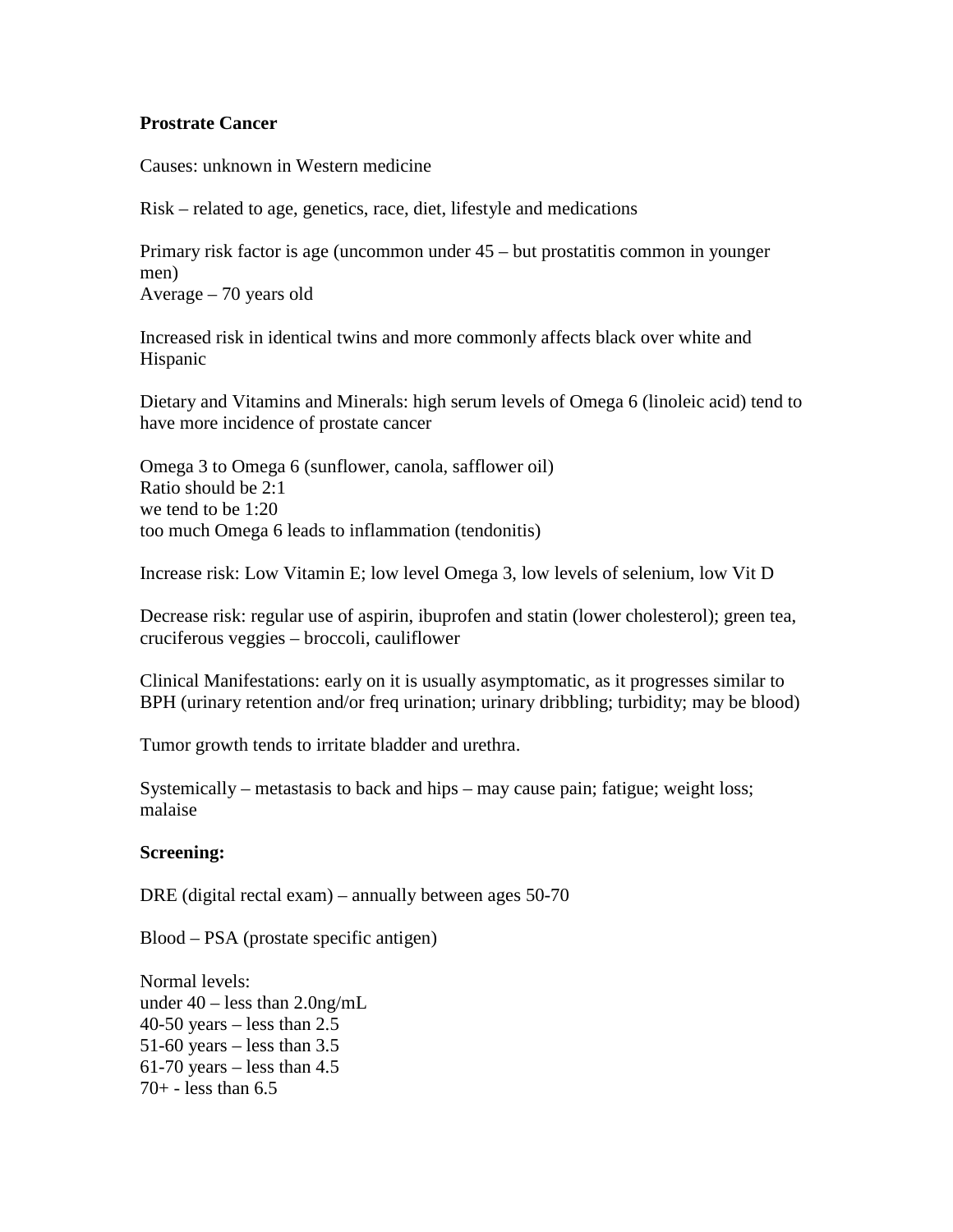10-19 moderate alert over 20 – significant

PSA – do not do if acute prostatitis (will be elevated results)

Same staging of TNM (tumor, lympth nodes, metastasis)

## **Biomedical Tx**

Surgery: Radical Prostatectomy – remove prostate, lymph nodes and seminal vescicles Radiation – beam or seeds inserted into prostrate Chemo – not proven to be successful

"Watchful Waiting" – advanced age – probably will die of something else before cancer kills them

Hormone Therapy – used if metastatic disease (reduce testosterone) Androgen Ablation – remove testicles or using injections or pills (can cause gynecomastia – breast tissue and change in body hair growth)

## **TCM Etiology:**

### **unobstructed qi flowing in the SJ**

**SP** – T&T needed to generate the clear or bear down the turbid **KI** – govern water and control 2 lower orifices **UB** – int/ext relationship **LV** Qi depression and obstruction of blood stasis – impede Qi transformation in the SJ

### **Pattern Identification**

### **Excess vs. Deficiency**

**Excess** – acute onset w/ distention or pain in the lower abdomen; short voidings of reddish urine w/ a sensation of burning heat

**Deficiency** – slower onset; show up over time; reduced force in the flow; slow recognition that something is amiss.

Tx – focus on freeing the passages and then treat whatever pattern presents Usually damp heat in the LJ If prostatitis – decoct Huang Bai and use it as an enema

Diet: no phlegm/damp foods, avoid dairy and raw, avoid sweet and avoid spicy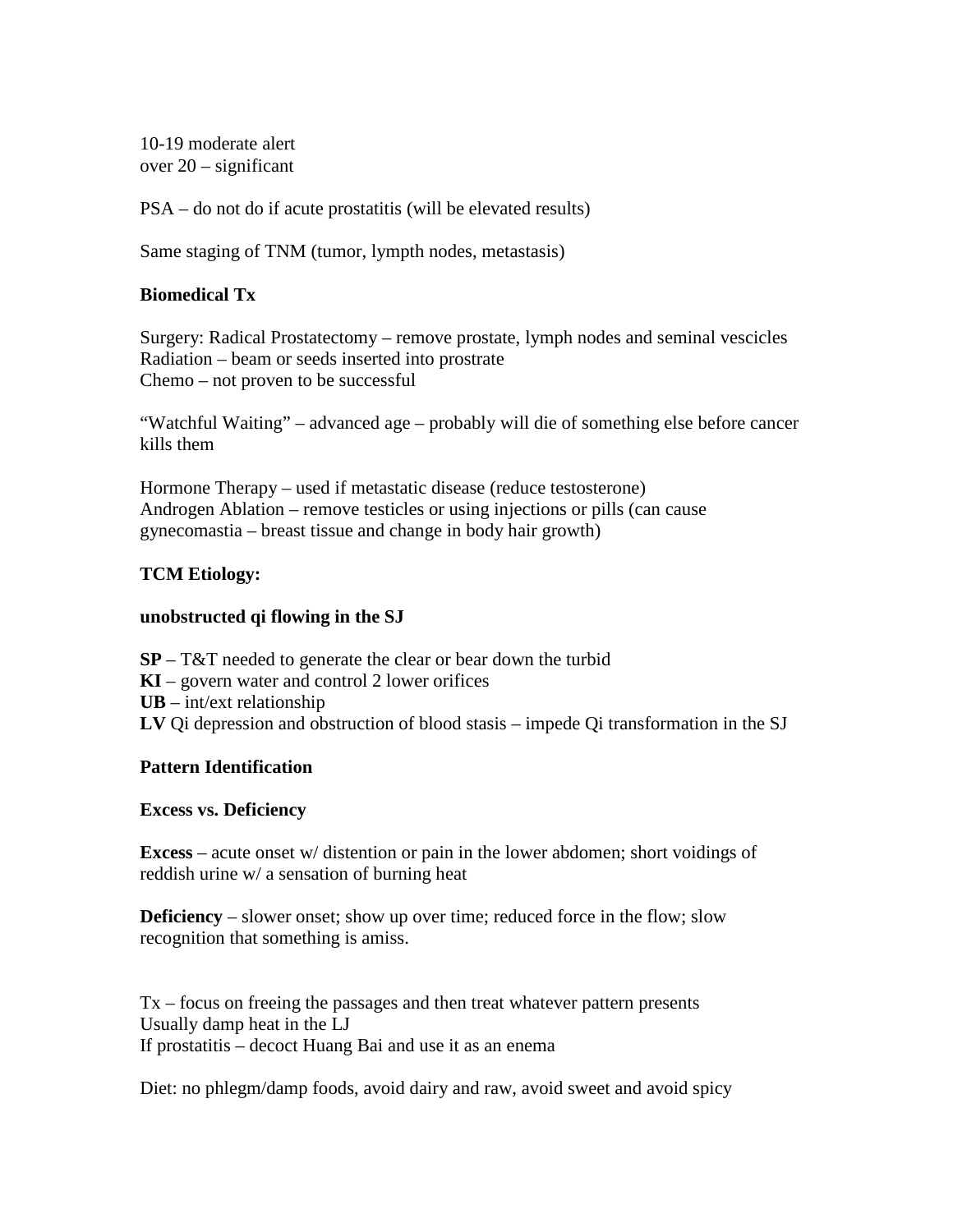Beans are good to drain dampness (except soy bean)

Adzuki beans are very good.

Mung beans good especially if Liver fire (Lu Dou)

## **General Patterns:**

## **1. Accumulation of Damp Heat in UB**

lifetime of fatty foods and refined sugar – damage SP, creates damp and heat from stagnation in the MJ – pours downwards and inhibits Qi of UB

s/s: dribbling or urinary stoppage; short voiding, may be red and burning; lower abdomen distended systemic – bitter taste; sticky sensation in mouth; thirst w/ no desire to drink; constipation

T: red w/ sticky yellow coat (probably at root – or all over) P: rapid and slippery

T.P. – Clear Heat; Remove Dampness; Free Urination

Formula: Ba Zheng San Jia Jian

# **2. Spleen Failing to Bear Upward**

overwork taxation on the Spleen and dietary irregularities; prolonged illness or constitutionally weak Clear Qi not raised and turbid yin falls downward

No Heat s/s; distending and pressure in LJ; desire to urinate w/ no output or scanty; fatigue; poor appetite; s.o.b. T: pale w/ thin coat P: thready and weak

T.P. – bear clear upward and the turbid down; transform Qi and Benefit the movement of water

Formula: Bu Zhong Yi Qi Tang w/ additions (also for Yin Fire – steven clavey book – fluid physiology book – take a look)

### **3. Debilitation of Kidney Yang**

Old age; prolonged illness; debiliation of Mingmen fire

s/s: dribbling urination or stoppage; weak stream; bright white facial complexion; aversion to cold; achy low back and knees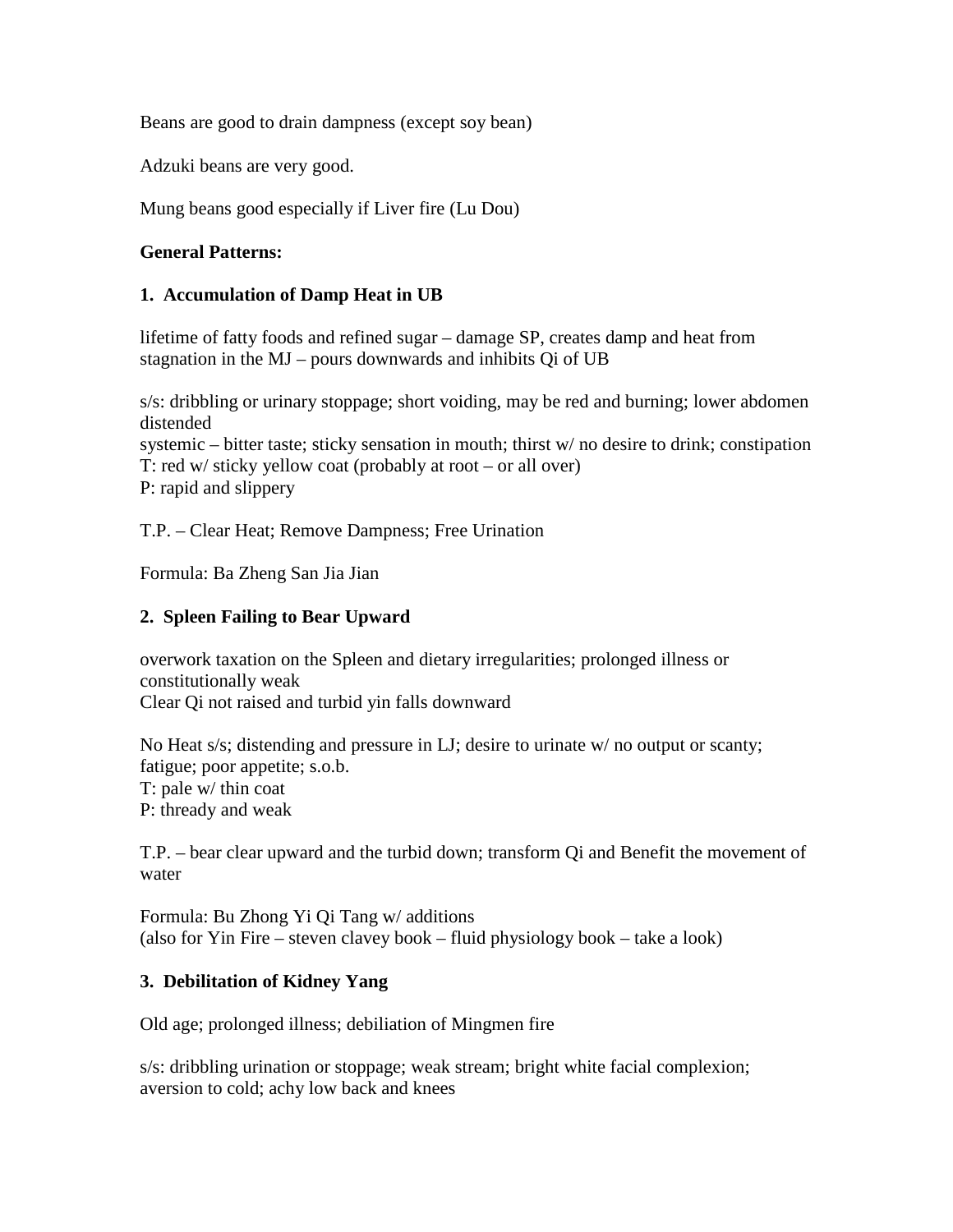T: pale w/ white coat P: deep and thready and weak in KI positions "chi"

Formula: Jin Gui Shen Qi Wan ++

## **4. Liver Depression and Qi Stagnation**

Liver overacting on SJ and causing qi obstruction – leads to water obstruction. Liver passes around the genitalia.

s/s: inhibitied urination; clear emotional link (depressed, irritable, easy to anger); hypochondriac pain T: red, thin coat (could be yellow) P: wiry

T.P. – Dredge and regulate the functional activities of Qi or Move the Liver; Free the Urine

Formula: Chen Xiang San Jia Jian Chen Xiang Chen Pi Dang Gui Wang bu liu xing Shi Wei Huang Bai Hua Shi

Acupuncture:

Focus on SP and KI. Ren 4, 3, 2, 6 ST 30 Ren 1 ST 36 ST 25  $SP<sub>6</sub>$ Whatever pattern is presenting – treat that as well

Heat w/damp – e-stim between Ren 1 and 3

Prognosis – if tongue greasy – better prognosis If  $\text{dry}$  – need to crack the phlegm – e-stim Moxa – cones equal to age of person on each point UB 13, UB 18, UB 23, UB 25 And point at the underside/base of  $2<sup>nd</sup>$  toe (ST – alternate point)

If metastasis involves bone – moxa 1 cun above PC 5